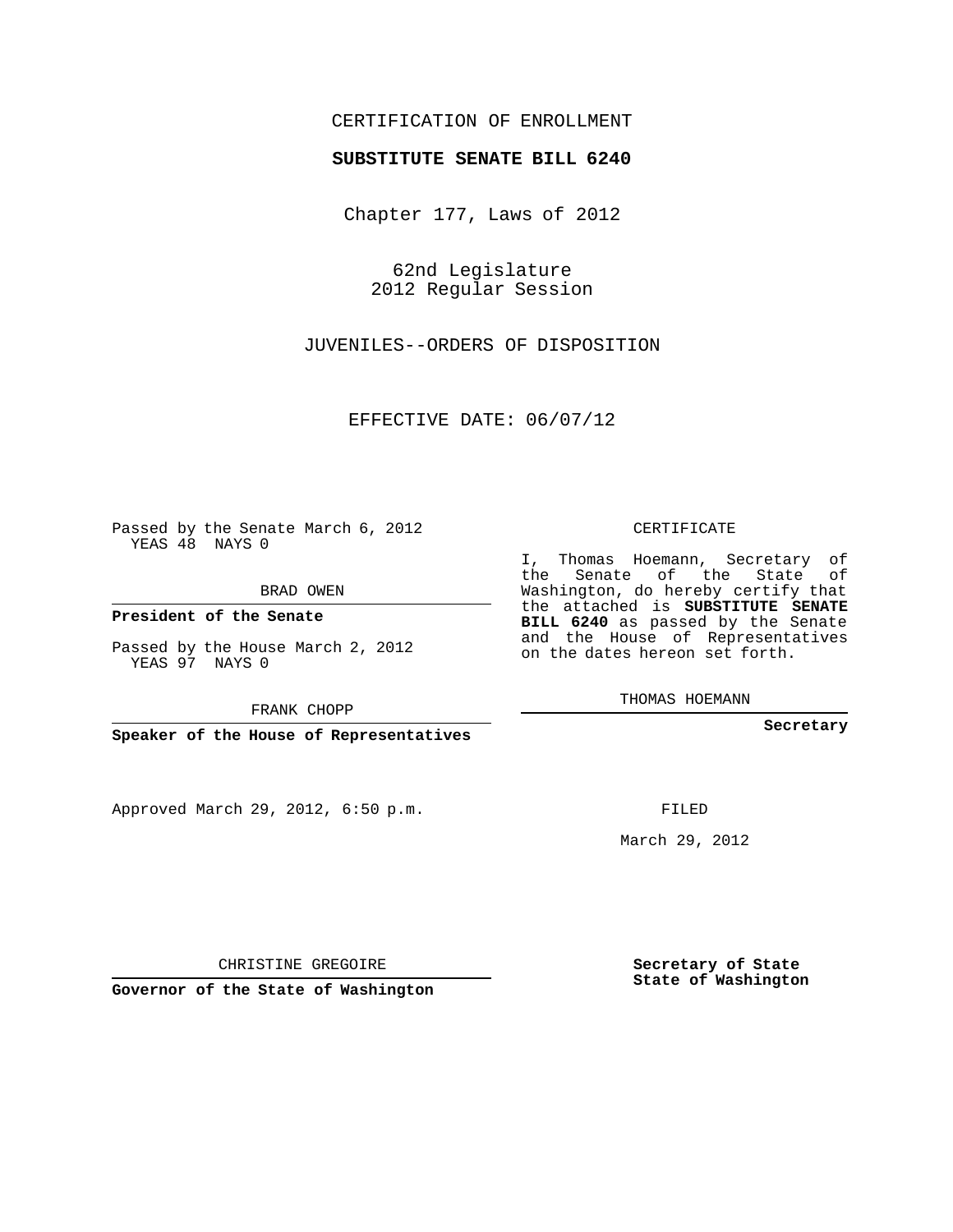## **SUBSTITUTE SENATE BILL 6240** \_\_\_\_\_\_\_\_\_\_\_\_\_\_\_\_\_\_\_\_\_\_\_\_\_\_\_\_\_\_\_\_\_\_\_\_\_\_\_\_\_\_\_\_\_

\_\_\_\_\_\_\_\_\_\_\_\_\_\_\_\_\_\_\_\_\_\_\_\_\_\_\_\_\_\_\_\_\_\_\_\_\_\_\_\_\_\_\_\_\_

AS AMENDED BY THE HOUSE

Passed Legislature - 2012 Regular Session

**State of Washington 62nd Legislature 2012 Regular Session**

**By** Senate Human Services & Corrections (originally sponsored by Senators Regala, Hargrove, Kline, Carrell, and Harper)

READ FIRST TIME 02/03/12.

 AN ACT Relating to orders of disposition for juveniles; amending RCW 13.40.127 and 13.40.180; and reenacting and amending RCW 13.50.050 and 13.40.0357.

BE IT ENACTED BY THE LEGISLATURE OF THE STATE OF WASHINGTON:

 **Sec. 1.** RCW 13.40.127 and 2009 c 236 s 1 are each amended to read as follows:

 (1) A juvenile is eligible for deferred disposition unless he or she:

(a) Is charged with a sex or violent offense;

(b) Has a criminal history which includes any felony;

(c) Has a prior deferred disposition or deferred adjudication; or

(d) Has two or more adjudications.

 (2) The juvenile court may, upon motion at least fourteen days before commencement of trial and, after consulting the juvenile's custodial parent or parents or guardian and with the consent of the juvenile, continue the case for disposition for a period not to exceed one year from the date the juvenile is found guilty. The court shall consider whether the offender and the community will benefit from a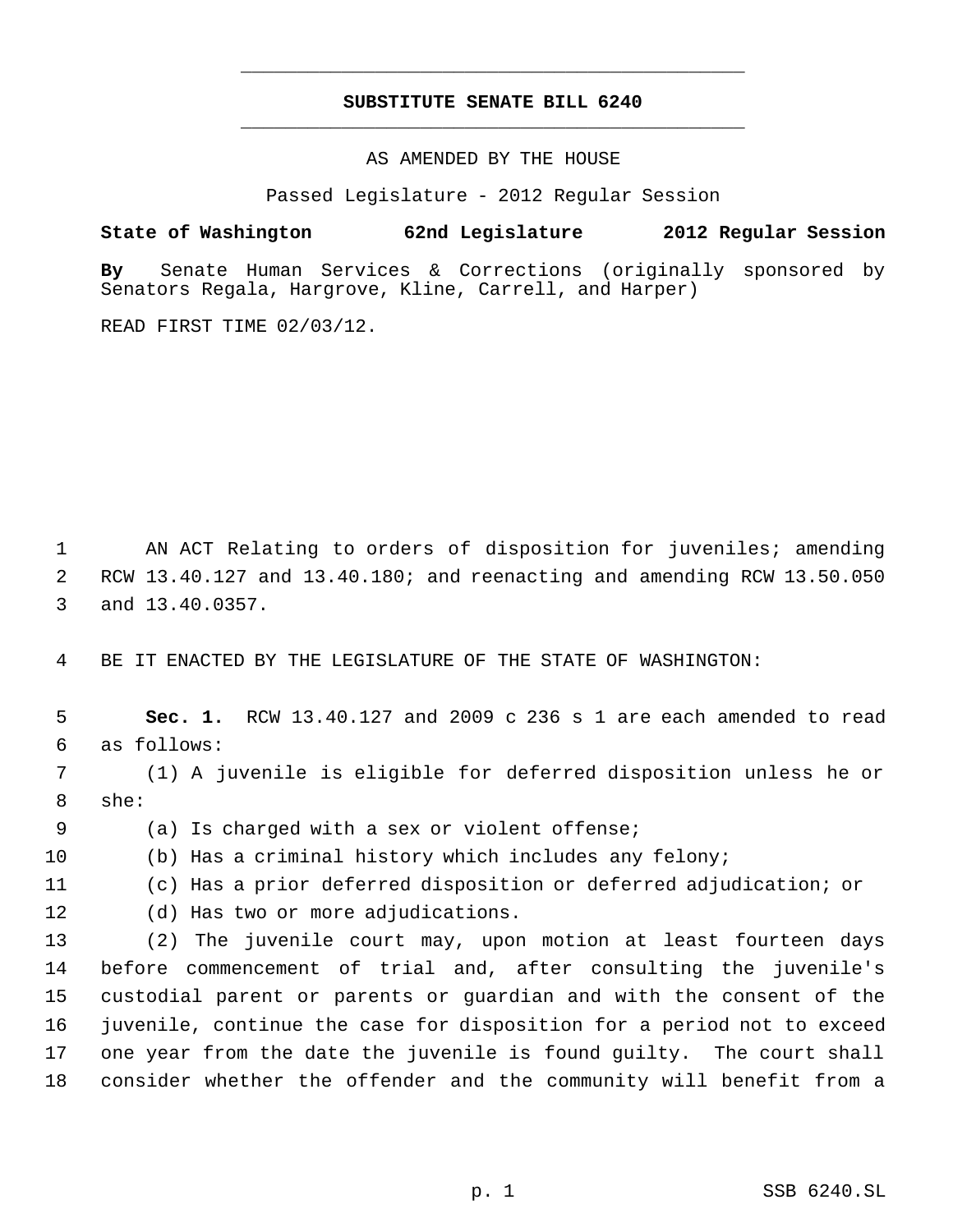1 deferred disposition before deferring the disposition. The court may waive the fourteen-day period anytime before the commencement of trial

for good cause.

(3) Any juvenile who agrees to a deferral of disposition shall:

 (a) Stipulate to the admissibility of the facts contained in the written police report;

 (b) Acknowledge that the report will be entered and used to support a finding of guilt and to impose a disposition if the juvenile fails to 9 comply with terms of supervision; ((and))

 (c) Waive the following rights to: (i) A speedy disposition; and 11 (ii) call and confront witnesses; and

12 (d) Acknowledge the direct consequences of being found guilty and 13 the direct consequences that will happen if an order of disposition is entered.

 The adjudicatory hearing shall be limited to a reading of the court's record.

 (4) Following the stipulation, acknowledgment, waiver, and entry of a finding or plea of guilt, the court shall defer entry of an order of disposition of the juvenile.

 (5) Any juvenile granted a deferral of disposition under this section shall be placed under community supervision. The court may impose any conditions of supervision that it deems appropriate including posting a probation bond. Payment of restitution under RCW 13.40.190 shall be a condition of community supervision under this section.

 The court may require a juvenile offender convicted of animal cruelty in the first degree to submit to a mental health evaluation to determine if the offender would benefit from treatment and such intervention would promote the safety of the community. After consideration of the results of the evaluation, as a condition of community supervision, the court may order the offender to attend treatment to address issues pertinent to the offense.

 (6) A parent who signed for a probation bond has the right to notify the counselor if the juvenile fails to comply with the bond or conditions of supervision. The counselor shall notify the court and surety of any failure to comply. A surety shall notify the court of the juvenile's failure to comply with the probation bond. The state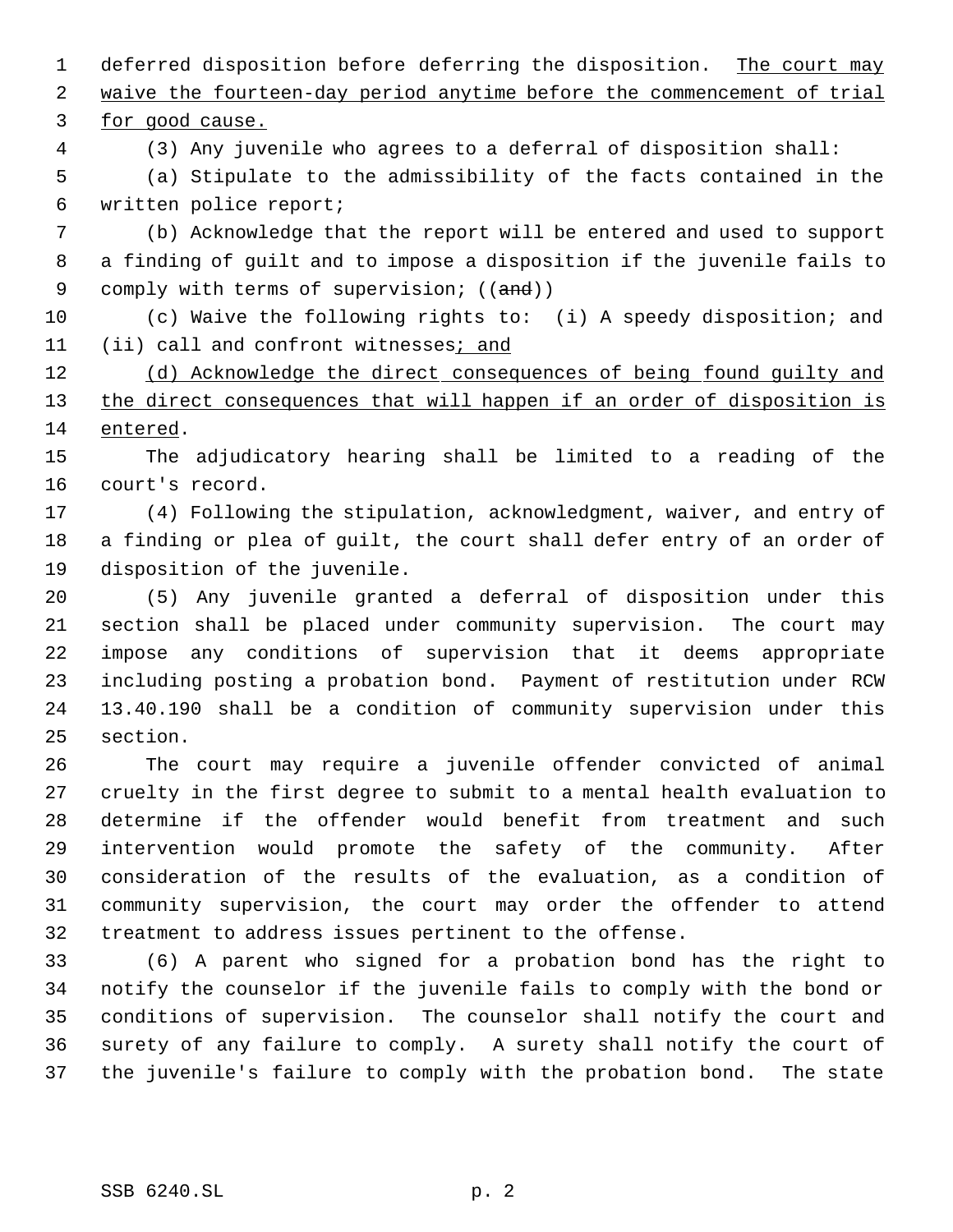shall bear the burden to prove, by a preponderance of the evidence, that the juvenile has failed to comply with the terms of community supervision.

 (7) ((A juvenile's lack of compliance shall be determined by the 5 judge upon written motion by the prosecutor or the juvenile's juvenile court community supervision counselor. If a juvenile fails to comply 7 with  $-$  terms  $-$  of  $-$  supervision,  $-$  the  $-$  court  $-$  shall  $-$  enter  $-$  an  $-$  order  $-$  of disposition)) (a) Anytime prior to the conclusion of the period of supervision, the prosecutor or the juvenile's juvenile court community supervision counselor may file a motion with the court requesting the court revoke the deferred disposition based on the juvenile's lack of 12 compliance or treat the juvenile's lack of compliance as a violation pursuant to RCW 13.40.200.

 (b) If the court finds the juvenile failed to comply with the terms 15 of the deferred disposition, the court may:

16 (i) Revoke the deferred disposition and enter an order of disposition; or

(ii) Impose sanctions for the violation pursuant to RCW 13.40.200.

 (8) At any time following deferral of disposition the court may, 20 following a hearing, continue  $((the - case))$  supervision for an additional one-year period for good cause.

22 (9)(a) At the conclusion of the period ((set forth in the order of 23 deferral-and-upon-a-finding-by-the-court-of-full-compliance-with 24  $conditions - of - supervision - and - payment - of - full-restitution)$ ) of supervision, the court shall determine whether the juvenile is entitled to dismissal of the deferred disposition only when the court finds:

(i) The deferred disposition has not been previously revoked;

28 (ii) The juvenile has completed the terms of supervision;

 (iii) There are no pending motions concerning lack of compliance pursuant to subsection (7) of this section; and

 (iv) The juvenile has either paid the full amount of restitution, or, made a good faith effort to pay the full amount of restitution during the period of supervision.

 (b) If the court finds the juvenile is entitled to dismissal of the 35 deferred disposition pursuant to (a) of this subsection, the ((respondent's)) juvenile's conviction shall be vacated and the court shall dismiss the case with prejudice, except that a conviction under 38 RCW 16.52.205 shall not be vacated. Whenever a case is dismissed with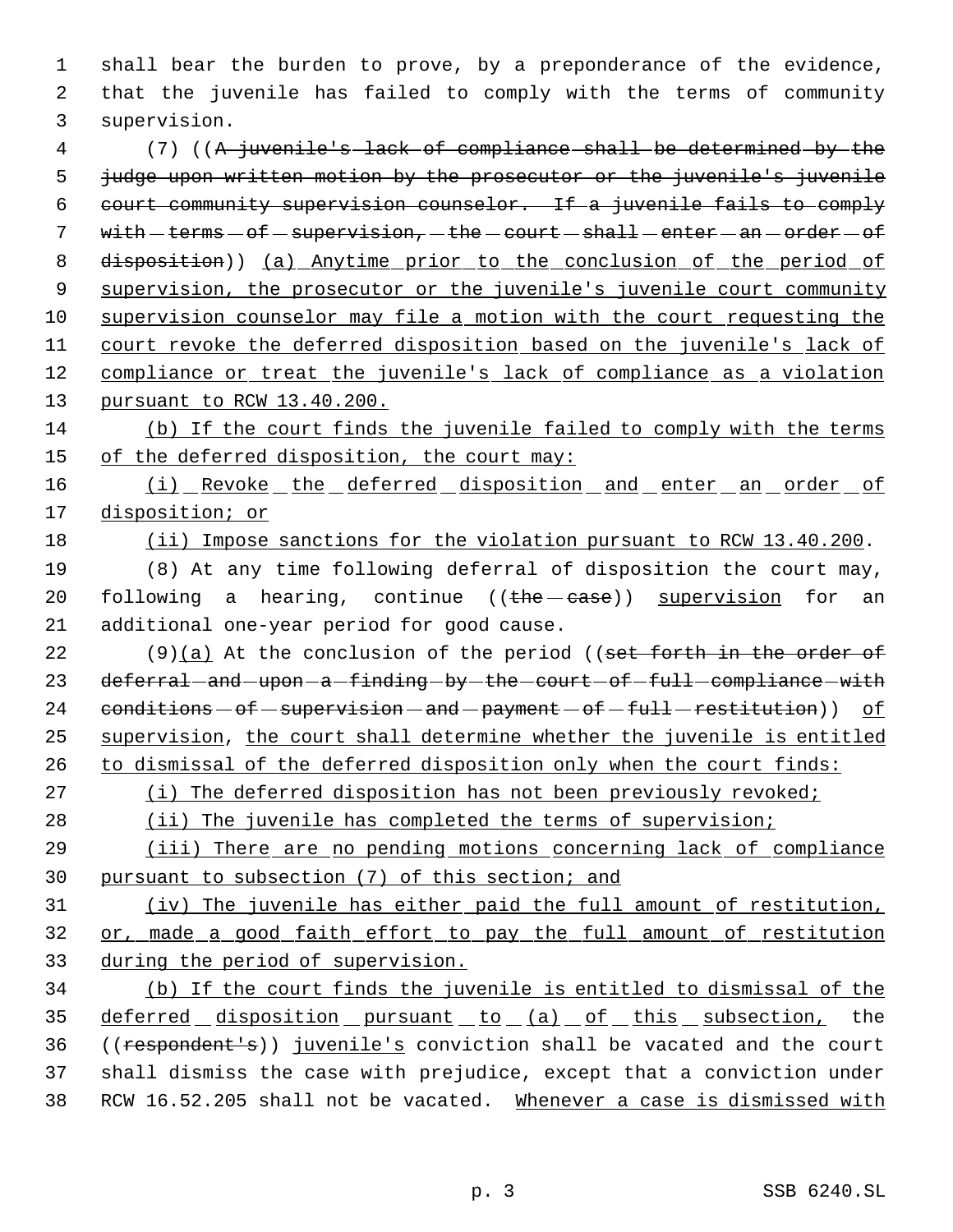restitution still owing, the court shall enter a restitution order pursuant to RCW 13.40.190 for any unpaid restitution. Jurisdiction to enforce payment and modify terms of the restitution order shall be the same as those set forth in RCW 13.40.190.

 (c) If the court finds the juvenile is not entitled to dismissal of the deferred disposition pursuant to (a) of this subsection, the court 7 shall revoke the deferred disposition and enter an order of disposition. A deferred disposition shall remain a conviction unless the case is dismissed and the conviction is vacated pursuant to (b) of this subsection or sealed pursuant to RCW 13.50.050.

11 (10)(a) ((Records - of - deferred - disposition - cases - vacated - under 12 subsection (9) of this section shall be sealed no later than thirty 13 days - after - the - juvenile's - eighteenth - birthday - provided - that - the 14 juvenile does not have any charges pending at that time. If a juvenile 15 has -already -reached -his -or -her -eighteenth -birthday -before -July -26, 16 2009, and does not have any charges pending, he or she may request that 17 the court issue an order sealing the records of his or her deferred 18 disposition-cases-vacated-under-subsection-(9)-of-this-section,-and 19 this-request-shall-be-granted.)) (i) Any time the court vacates a 20 conviction pursuant to subsection (9) of this section, if the juvenile 21 is eighteen years of age or older and the full amount of restitution 22 ordered has been paid, the court shall enter a written order sealing 23 the case.

24 (ii) Any time the court vacates a conviction pursuant to subsection 25 (9) of this section, if the juvenile is not eighteen years of age or 26 older and full restitution ordered has been paid, the court shall 27 schedule an administrative sealing hearing to take place no later than 28 thirty days after the respondent's eighteenth birthday, at which time 29 the court shall enter a written order sealing the case. The 30 respondent's presence at the administrative sealing hearing is not 31 required.

32 (iii) Any deferred disposition vacated prior to the effective date 33 of this section is not subject to sealing under this subsection.

34 (b) Nothing in this subsection shall preclude a juvenile from 35 petitioning the court to have the records of his or her deferred 36 dispositions sealed under RCW 13.50.050 (11) and (12).

37 ( $(\overline{b})$ ) (c) Records sealed under this provision shall have the same 38 legal status as records sealed under RCW 13.50.050.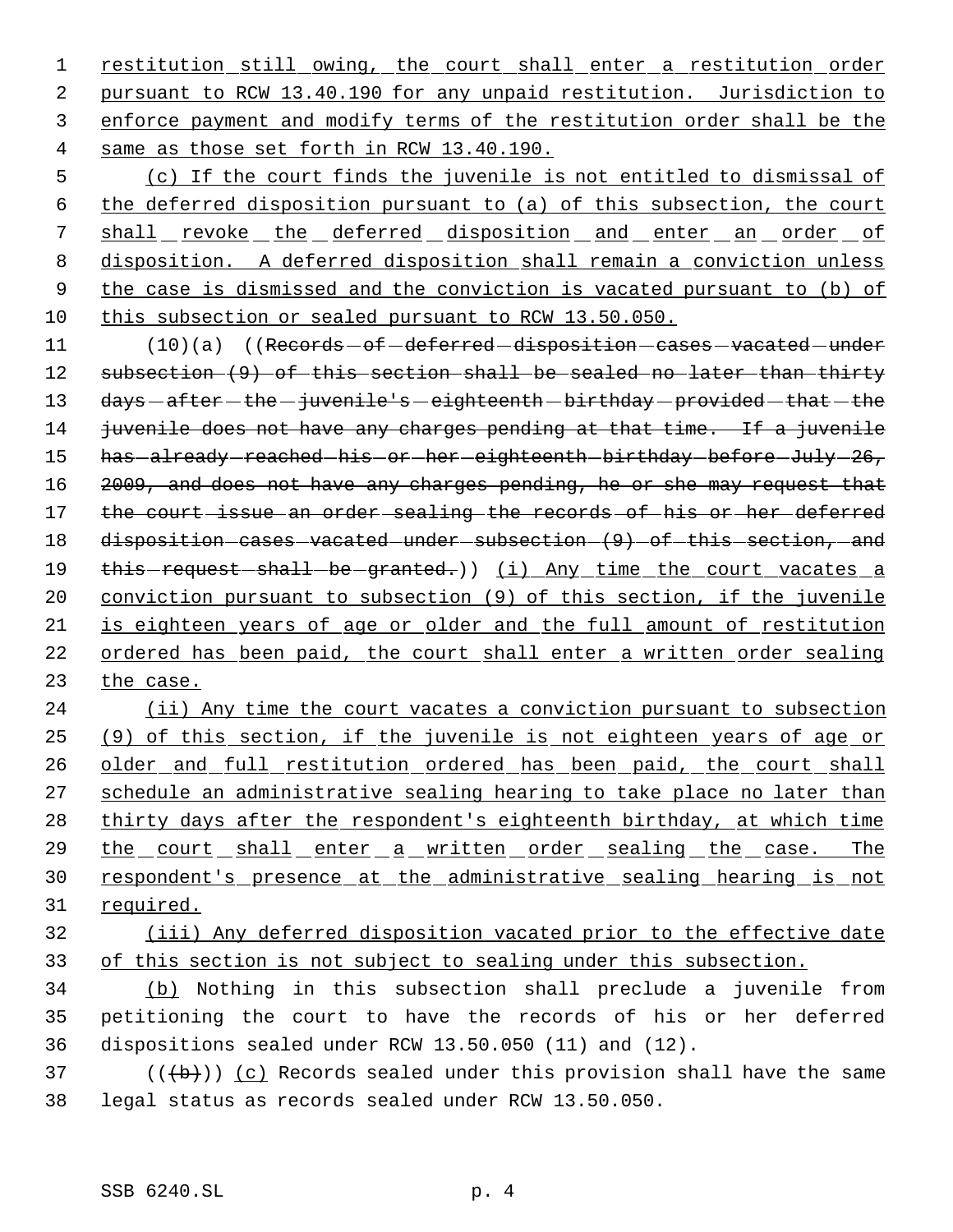**Sec. 2.** RCW 13.50.050 and 2011 c 338 s 4 and 2011 c 333 s 4 are each reenacted and amended to read as follows:

 (1) This section governs records relating to the commission of juvenile offenses, including records relating to diversions.

 (2) The official juvenile court file of any alleged or proven juvenile offender shall be open to public inspection, unless sealed pursuant to subsection (12) of this section.

 (3) All records other than the official juvenile court file are confidential and may be released only as provided in this section, RCW 13.50.010, 13.40.215, and 4.24.550.

 (4) Except as otherwise provided in this section and RCW 13.50.010, records retained or produced by any juvenile justice or care agency may be released to other participants in the juvenile justice or care system only when an investigation or case involving the juvenile in question is being pursued by the other participant or when that other participant is assigned the responsibility for supervising the juvenile.

 (5) Except as provided in RCW 4.24.550, information not in an official juvenile court file concerning a juvenile or a juvenile's family may be released to the public only when that information could not reasonably be expected to identify the juvenile or the juvenile's family.

 (6) Notwithstanding any other provision of this chapter, the release, to the juvenile or his or her attorney, of law enforcement and prosecuting attorneys' records pertaining to investigation, diversion, and prosecution of juvenile offenses shall be governed by the rules of discovery and other rules of law applicable in adult criminal investigations and prosecutions.

 (7) Upon the decision to arrest or the arrest, law enforcement and prosecuting attorneys may cooperate with schools in releasing information to a school pertaining to the investigation, diversion, and prosecution of a juvenile attending the school. Upon the decision to arrest or the arrest, incident reports may be released unless releasing the records would jeopardize the investigation or prosecution or endanger witnesses. If release of incident reports would jeopardize the investigation or prosecution or endanger witnesses, law enforcement and prosecuting attorneys may release information to the maximum extent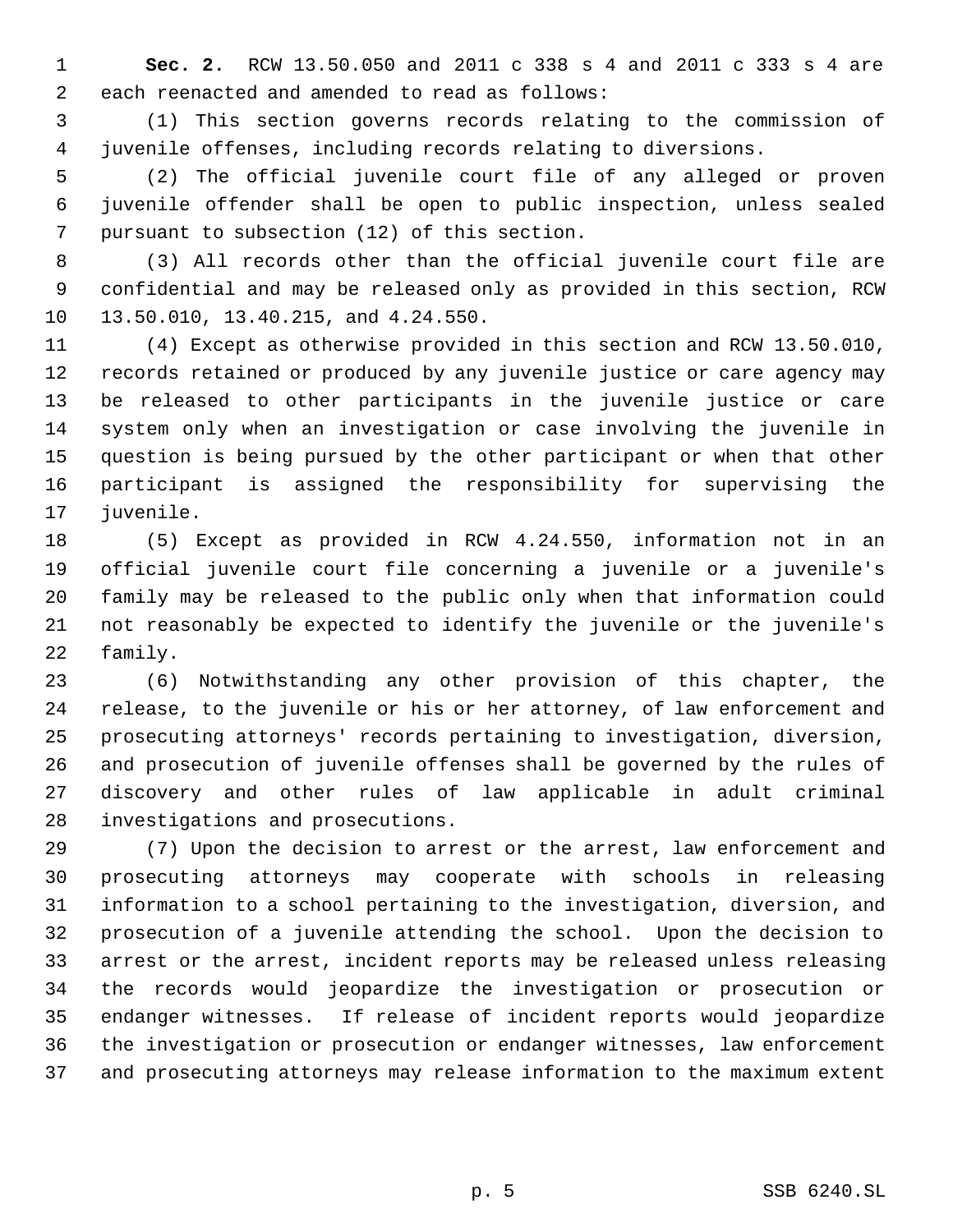possible to assist schools in protecting other students, staff, and school property.

 (8) The juvenile court and the prosecutor may set up and maintain a central recordkeeping system which may receive information on all alleged juvenile offenders against whom a complaint has been filed pursuant to RCW 13.40.070 whether or not their cases are currently pending before the court. The central recordkeeping system may be computerized. If a complaint has been referred to a diversion unit, the diversion unit shall promptly report to the juvenile court or the prosecuting attorney when the juvenile has agreed to diversion. An offense shall not be reported as criminal history in any central recordkeeping system without notification by the diversion unit of the date on which the offender agreed to diversion.

 (9) Upon request of the victim of a crime or the victim's immediate family, the identity of an alleged or proven juvenile offender alleged or found to have committed a crime against the victim and the identity of the alleged or proven juvenile offender's parent, guardian, or custodian and the circumstance of the alleged or proven crime shall be released to the victim of the crime or the victim's immediate family.

 (10) Subject to the rules of discovery applicable in adult criminal prosecutions, the juvenile offense records of an adult criminal defendant or witness in an adult criminal proceeding shall be released upon request to prosecution and defense counsel after a charge has actually been filed. The juvenile offense records of any adult convicted of a crime and placed under the supervision of the adult corrections system shall be released upon request to the adult corrections system.

 (11) In any case in which an information has been filed pursuant to RCW 13.40.100 or a complaint has been filed with the prosecutor and referred for diversion pursuant to RCW 13.40.070, the person the subject of the information or complaint may file a motion with the court to have the court vacate its order and findings, if any, and, subject to subsection (23) of this section, order the sealing of the official juvenile court file, the social file, and records of the court and of any other agency in the case.

 (12)(a) The court shall not grant any motion to seal records for class A offenses made pursuant to subsection (11) of this section that is filed on or after July 1, 1997, unless:

## SSB 6240.SL p. 6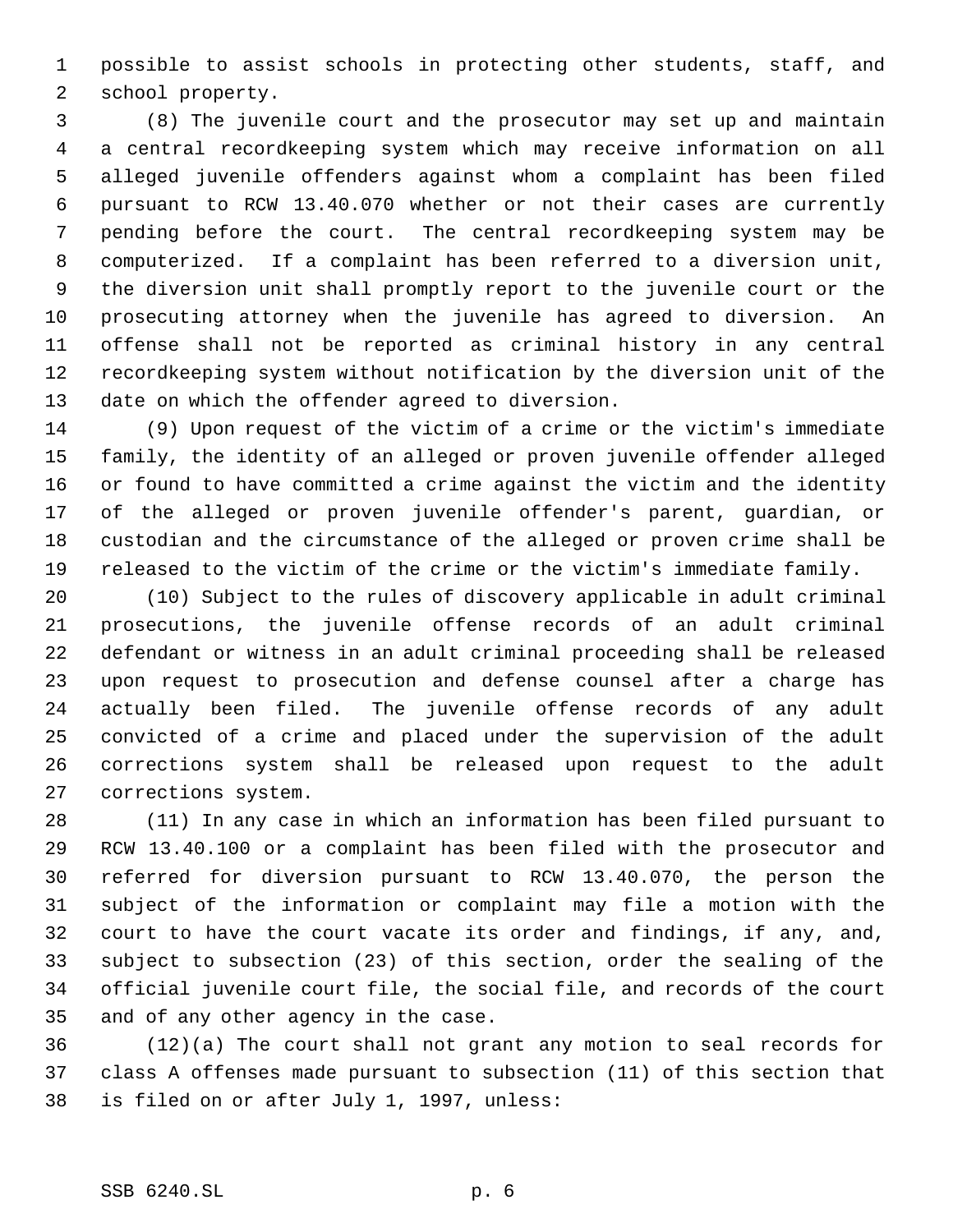(i) Since the last date of release from confinement, including full-time residential treatment, if any, or entry of disposition, the person has spent five consecutive years in the community without committing any offense or crime that subsequently results in an adjudication or conviction;

 (ii) No proceeding is pending against the moving party seeking the conviction of a juvenile offense or a criminal offense;

 (iii) No proceeding is pending seeking the formation of a diversion 9 agreement with that person;

 (iv) The person is no longer required to register as a sex offender under RCW 9A.44.130 or has been relieved of the duty to register under RCW 9A.44.143 if the person was convicted of a sex offense;

 (v) The person has not been convicted of rape in the first degree, rape in the second degree, or indecent liberties that was actually committed with forcible compulsion; and

(vi) Full restitution has been paid.

 (b) The court shall not grant any motion to seal records for class B, C, gross misdemeanor and misdemeanor offenses and diversions made under subsection (11) of this section unless:

 (i) Since the date of last release from confinement, including full-time residential treatment, if any, entry of disposition, or completion of the diversion agreement, the person has spent two consecutive years in the community without being convicted of any offense or crime;

 (ii) No proceeding is pending against the moving party seeking the conviction of a juvenile offense or a criminal offense;

 (iii) No proceeding is pending seeking the formation of a diversion agreement with that person;

 (iv) The person is no longer required to register as a sex offender under RCW 9A.44.130 or has been relieved of the duty to register under RCW 9A.44.143 if the person was convicted of a sex offense; and

(v) Full restitution has been paid.

 (c) Notwithstanding the requirements in (a) or (b) of this subsection, the court shall grant any motion to seal records of any 35 deferred disposition vacated under RCW 13.40.127(9) prior to the effective date of this section if restitution has been paid and the person is eighteen years of age or older at the time of the motion.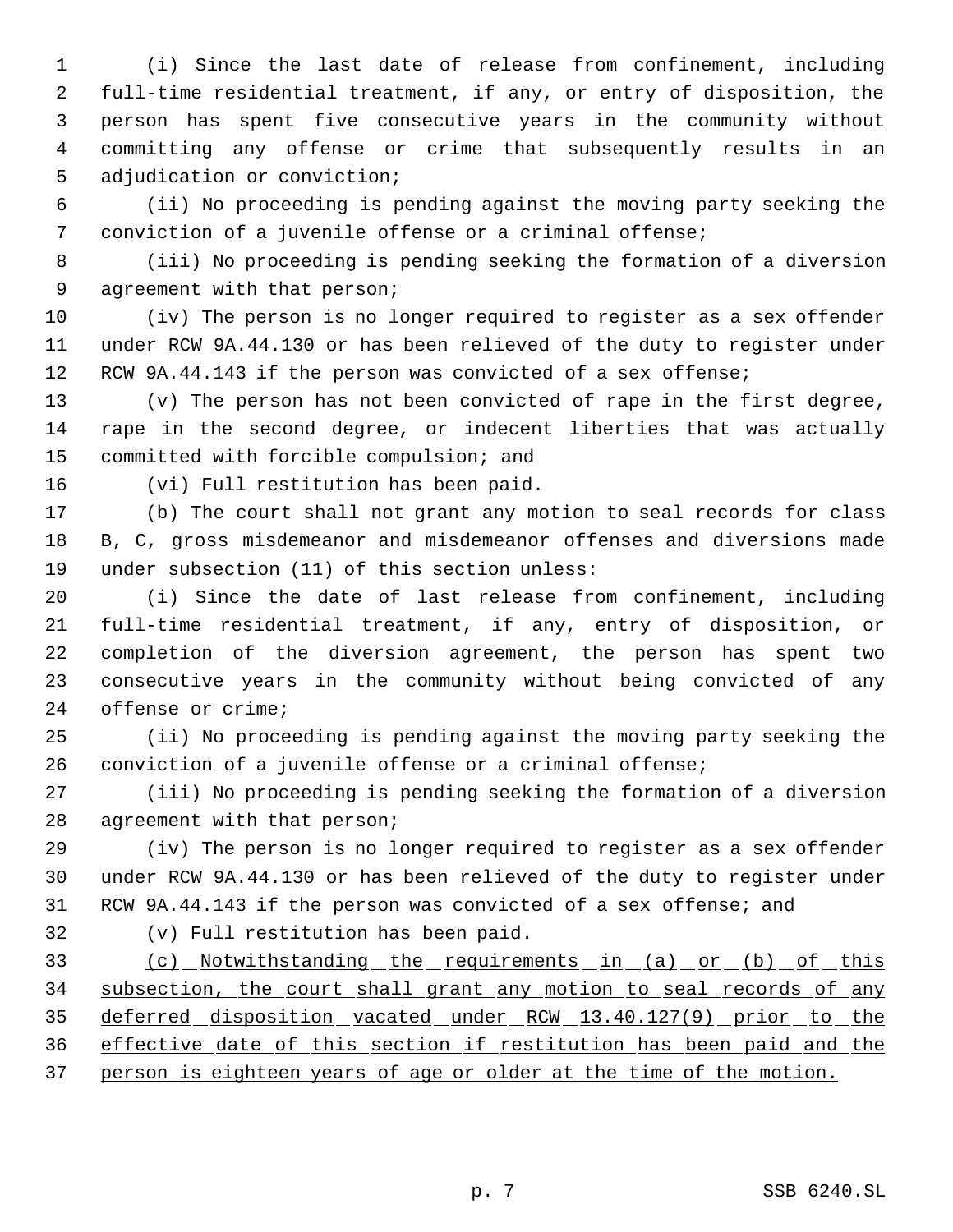(13) The person making a motion pursuant to subsection (11) of this section shall give reasonable notice of the motion to the prosecution and to any person or agency whose files are sought to be sealed.

 (14)(a) If the court grants the motion to seal made pursuant to subsection (11) of this section, it shall, subject to subsection (23) of this section, order sealed the official juvenile court file, the social file, and other records relating to the case as are named in the order. Thereafter, the proceedings in the case shall be treated as if they never occurred, and the subject of the records may reply accordingly to any inquiry about the events, records of which are sealed. Any agency shall reply to any inquiry concerning confidential or sealed records that records are confidential, and no information can be given about the existence or nonexistence of records concerning an individual.

 (b) In the event the subject of the juvenile records receives a full and unconditional pardon, the proceedings in the matter upon which the pardon has been granted shall be treated as if they never occurred, and the subject of the records may reply accordingly to any inquiry about the events upon which the pardon was received. Any agency shall reply to any inquiry concerning the records pertaining to the events for which the subject received a pardon that records are confidential, and no information can be given about the existence or nonexistence of records concerning an individual.

 (15) Inspection of the files and records included in the order to seal may thereafter be permitted only by order of the court upon motion made by the person who is the subject of the information or complaint, except as otherwise provided in RCW 13.50.010(8) and subsection (23) of this section.

 (16) Any adjudication of a juvenile offense or a crime subsequent to sealing has the effect of nullifying the sealing order. Any charging of an adult felony subsequent to the sealing has the effect of nullifying the sealing order for the purposes of chapter 9.94A RCW. The administrative office of the courts shall ensure that the superior court judicial information system provides prosecutors access to information on the existence of sealed juvenile records.

 (17)(a)(i) Subject to subsection (23) of this section, all records maintained by any court or law enforcement agency, including the juvenile court, local law enforcement, the Washington state patrol, and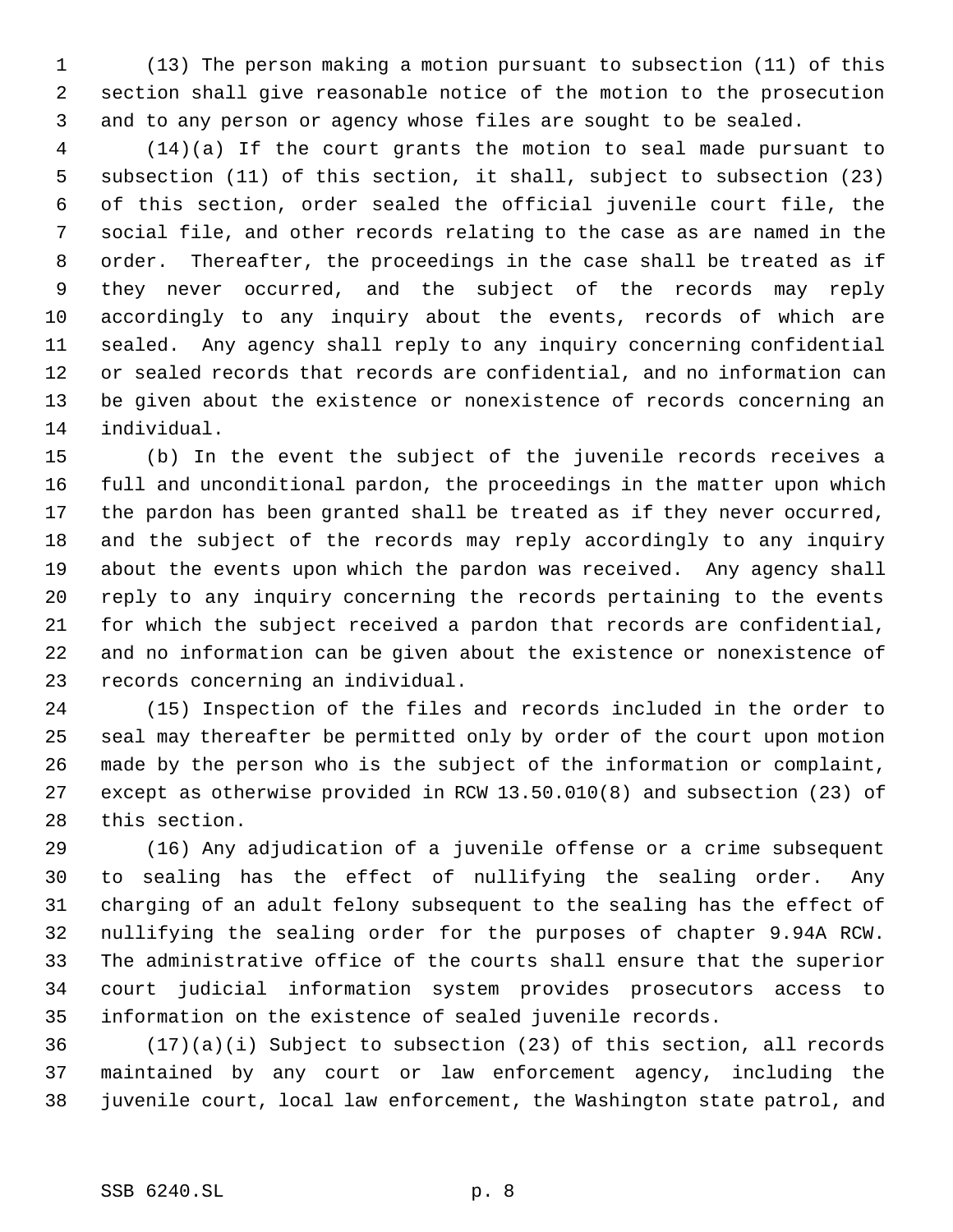the prosecutor's office, shall be automatically destroyed within ninety days of becoming eligible for destruction. Juvenile records are eligible for destruction when:

 (A) The person who is the subject of the information or complaint is at least eighteen years of age;

 (B) His or her criminal history consists entirely of one diversion agreement or counsel and release entered on or after June 12, 2008;

 (C) Two years have elapsed since completion of the agreement or counsel and release;

 (D) No proceeding is pending against the person seeking the conviction of a criminal offense; and

(E) There is no restitution owing in the case.

 (ii) No less than quarterly, the administrative office of the courts shall provide a report to the juvenile courts of those individuals whose records may be eligible for destruction. The juvenile court shall verify eligibility and notify the Washington state patrol and the appropriate local law enforcement agency and prosecutor's office of the records to be destroyed. The requirement to destroy records under this subsection is not dependent on a court hearing or the issuance of a court order to destroy records.

 (iii) The state and local governments and their officers and employees are not liable for civil damages for the failure to destroy records pursuant to this section.

 (b) All records maintained by any court or law enforcement agency, including the juvenile court, local law enforcement, the Washington state patrol, and the prosecutor's office, shall be automatically destroyed within thirty days of being notified by the governor's office that the subject of those records received a full and unconditional pardon by the governor.

 (c) A person eighteen years of age or older whose criminal history consists entirely of one diversion agreement or counsel and release entered prior to June 12, 2008, may request that the court order the records in his or her case destroyed. The request shall be granted, subject to subsection (23) of this section, if the court finds that two years have elapsed since completion of the agreement or counsel and release.

 (d) A person twenty-three years of age or older whose criminal history consists of only referrals for diversion may request that the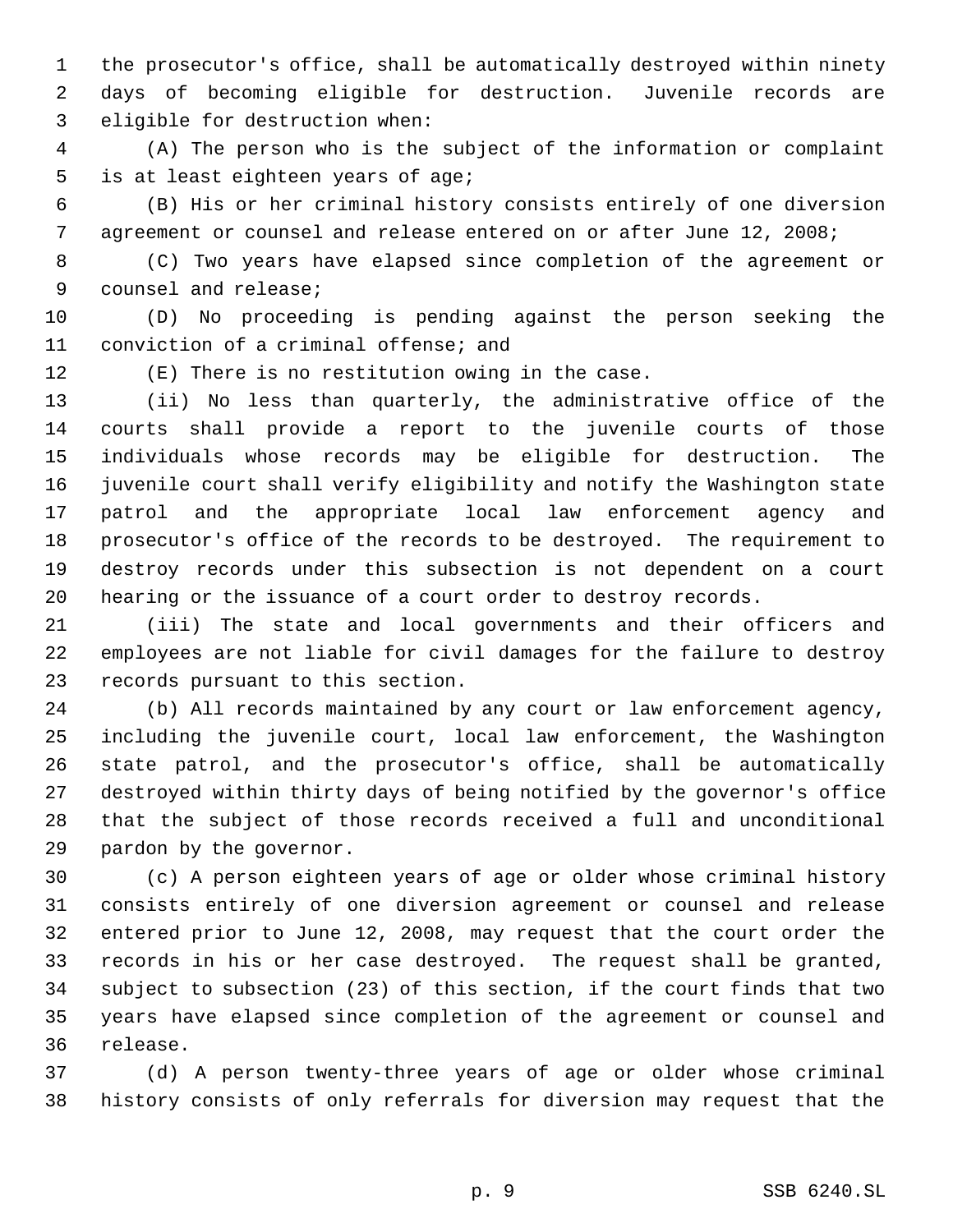court order the records in those cases destroyed. The request shall be granted, subject to subsection (23) of this section, if the court finds that all diversion agreements have been successfully completed and no proceeding is pending against the person seeking the conviction of a criminal offense.

 (18) If the court grants the motion to destroy records made pursuant to subsection (17)(c) or (d) of this section, it shall, subject to subsection (23) of this section, order the official juvenile court file, the social file, and any other records named in the order to be destroyed.

 (19) The person making the motion pursuant to subsection (17)(c) or (d) of this section shall give reasonable notice of the motion to the prosecuting attorney and to any agency whose records are sought to be destroyed.

 (20) Any juvenile to whom the provisions of this section may apply shall be given written notice of his or her rights under this section at the time of his or her disposition hearing or during the diversion process.

 (21) Nothing in this section may be construed to prevent a crime victim or a member of the victim's family from divulging the identity of the alleged or proven juvenile offender or his or her family when necessary in a civil proceeding.

 (22) Any juvenile justice or care agency may, subject to the limitations in subsection (23) of this section and (a) and (b) of this subsection, develop procedures for the routine destruction of records relating to juvenile offenses and diversions.

 (a) Records may be routinely destroyed only when the person the subject of the information or complaint has attained twenty-three years of age or older or pursuant to subsection (17)(a) of this section.

 (b) The court may not routinely destroy the official juvenile court file or recordings or transcripts of any proceedings.

 (23) Except for subsection (17)(b) of this section, no identifying information held by the Washington state patrol in accordance with chapter 43.43 RCW is subject to destruction or sealing under this section. For the purposes of this subsection, identifying information includes photographs, fingerprints, palmprints, soleprints, toeprints and any other data that identifies a person by physical characteristics, name, birthdate or address, but does not include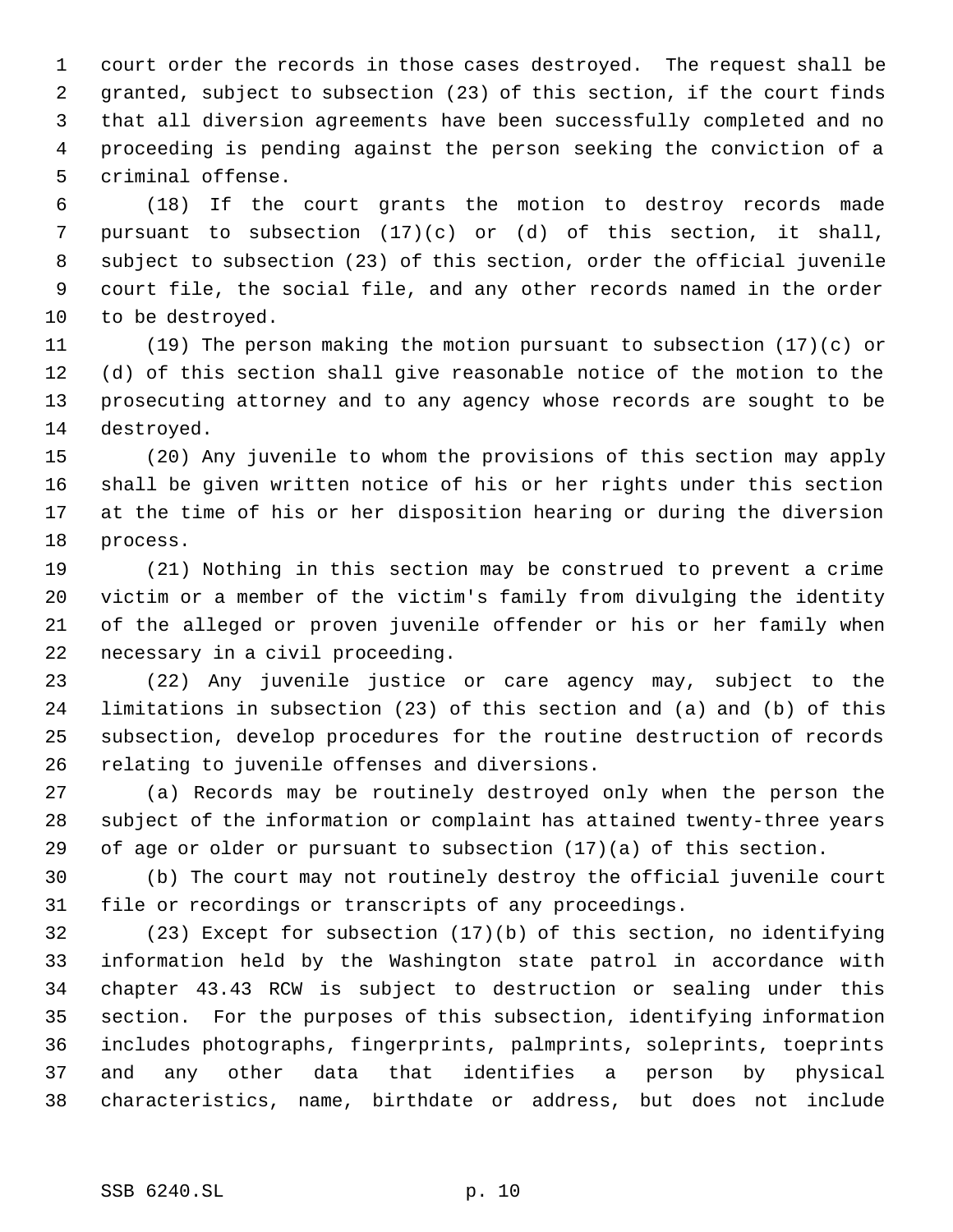information regarding criminal activity, arrest, charging, diversion, conviction or other information about a person's treatment by the criminal justice system or about the person's behavior.

 (24) Information identifying child victims under age eighteen who are victims of sexual assaults by juvenile offenders is confidential and not subject to release to the press or public without the permission of the child victim or the child's legal guardian. Identifying information includes the child victim's name, addresses, location, photographs, and in cases in which the child victim is a relative of the alleged perpetrator, identification of the relationship between the child and the alleged perpetrator. Information identifying a child victim of sexual assault may be released to law enforcement, prosecutors, judges, defense attorneys, or private or governmental agencies that provide services to the child victim of sexual assault.

 **Sec. 3.** RCW 13.40.180 and 2002 c 175 s 24 are each amended to read as follows:

17 (1) Where a disposition in a single disposition order is imposed on a youth for two or more offenses, the terms shall run consecutively, subject to the following limitations:

 $((+1))$  (a) Where the offenses were committed through a single act or omission, omission, or through an act or omission which in itself constituted one of the offenses and also was an element of the other, the aggregate of all the terms shall not exceed one hundred fifty percent of the term imposed for the most serious offense;

25  $((+2))$  (b) The aggregate of all consecutive terms shall not exceed three hundred percent of the term imposed for the most serious offense; and

 $((+3))$  (c) The aggregate of all consecutive terms of community supervision shall not exceed two years in length, or require payment of more than two hundred dollars in fines or the performance of more than two hundred hours of community restitution.

 (2) Where disposition in separate disposition orders is imposed on a youth, the periods of community supervision contained in separate 34 orders, if any, shall run concurrently. All other terms contained in separate disposition orders shall run consecutively.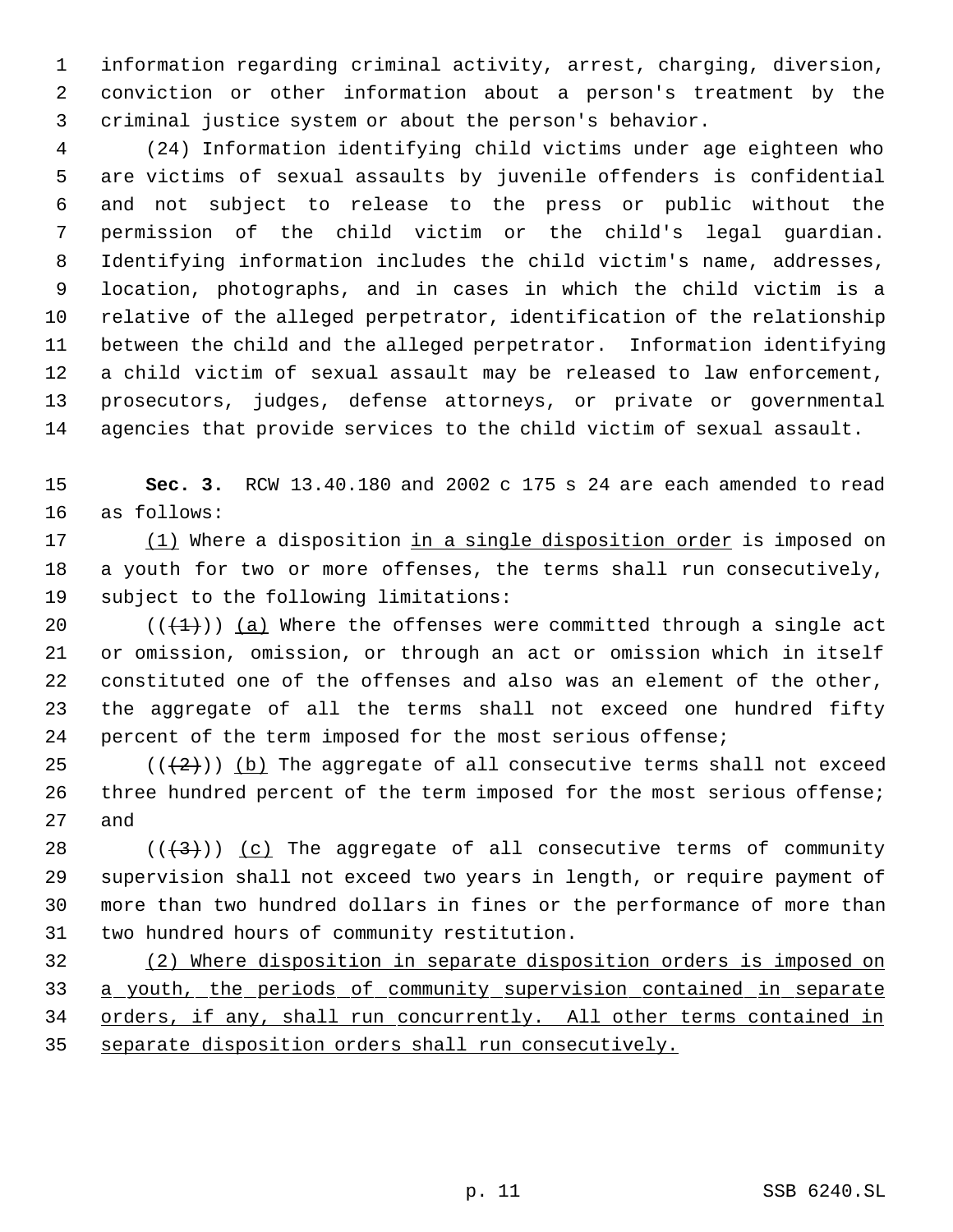| 1  | Sec. 4.         | RCW 13.40.0357 and 2008 c 230 s 3 and 2008 c 158 s 1 are |                |  |  |  |
|----|-----------------|----------------------------------------------------------|----------------|--|--|--|
| 2  |                 | each reenacted and amended to read as follows:           |                |  |  |  |
| 3  |                 |                                                          |                |  |  |  |
| 4  |                 | DESCRIPTION AND OFFENSE CATEGORY                         |                |  |  |  |
| 5  |                 | JUVENILE DISPOSITION                                     |                |  |  |  |
| 6  | <b>JUVENILE</b> |                                                          | CATEGORY FOR   |  |  |  |
| 7  | DISPOSITION     | ATTEMPT, BAILJUMP,                                       |                |  |  |  |
| 8  | <b>OFFENSE</b>  |                                                          | CONSPIRACY, OR |  |  |  |
| 9  | CATEGORY        | DESCRIPTION (RCW CITATION)                               | SOLICITATION   |  |  |  |
| 10 |                 |                                                          |                |  |  |  |
| 11 |                 | <b>Arson and Malicious Mischief</b>                      |                |  |  |  |
| 12 | A               | Arson 1 (9A.48.020)                                      | $B+$           |  |  |  |
| 13 | $\, {\bf B}$    | Arson 2 (9A.48.030)                                      | $\mathcal{C}$  |  |  |  |
| 14 | $\mathbf C$     | Reckless Burning 1 (9A.48.040)                           | D              |  |  |  |
| 15 | D               | Reckless Burning 2 (9A.48.050)                           | E              |  |  |  |
| 16 | $\, {\bf B}$    | Malicious Mischief 1 (9A.48.070)                         | $\mathsf{C}$   |  |  |  |
| 17 | $\mathsf{C}$    | Malicious Mischief 2 (9A.48.080)                         | $\mathbf D$    |  |  |  |
| 18 | D               | Malicious Mischief $3(9A.48.090)((\frac{2}{2})$ (a)      |                |  |  |  |
| 19 |                 | and (e)))                                                | ${\bf E}$      |  |  |  |
| 20 | (E)             | Malicious Mischief 3 (9A.48.090(2)(b))                   | E)             |  |  |  |
| 21 | ${\bf E}$       | Tampering with Fire Alarm Apparatus                      |                |  |  |  |
| 22 |                 | (9.40.100)                                               | ${\bf E}$      |  |  |  |
| 23 | ${\bf E}$       | Tampering with Fire Alarm Apparatus with                 |                |  |  |  |
| 24 |                 | Intent to Commit Arson (9.40.105)                        | E              |  |  |  |
| 25 | A               | Possession of Incendiary Device $(9.40.120)$ B+          |                |  |  |  |
| 26 |                 | <b>Assault and Other Crimes Involving</b>                |                |  |  |  |
| 27 |                 | <b>Physical Harm</b>                                     |                |  |  |  |
| 28 | $\mathbf{A}$    | Assault 1 (9A.36.011)                                    | $\rm B+$       |  |  |  |
| 29 | $B+$            | Assault 2 (9A.36.021)                                    | $C+$           |  |  |  |
| 30 | $C+$            | Assault 3 (9A.36.031)                                    | $D+$           |  |  |  |
| 31 | $D+$            | Assault 4 (9A.36.041)                                    | ${\bf E}$      |  |  |  |
| 32 | $B+$            | Drive-By Shooting (9A.36.045)                            | $C+$           |  |  |  |
| 33 | $D+$            | Reckless Endangerment (9A.36.050)                        | ${\bf E}$      |  |  |  |
| 34 | $C+$            | Promoting Suicide Attempt (9A.36.060)                    | $D+$           |  |  |  |
| 35 | $D+$            | Coercion (9A.36.070)                                     | E              |  |  |  |
| 36 | $C+$            | Custodial Assault (9A.36.100)                            | $D+$           |  |  |  |
|    |                 |                                                          |                |  |  |  |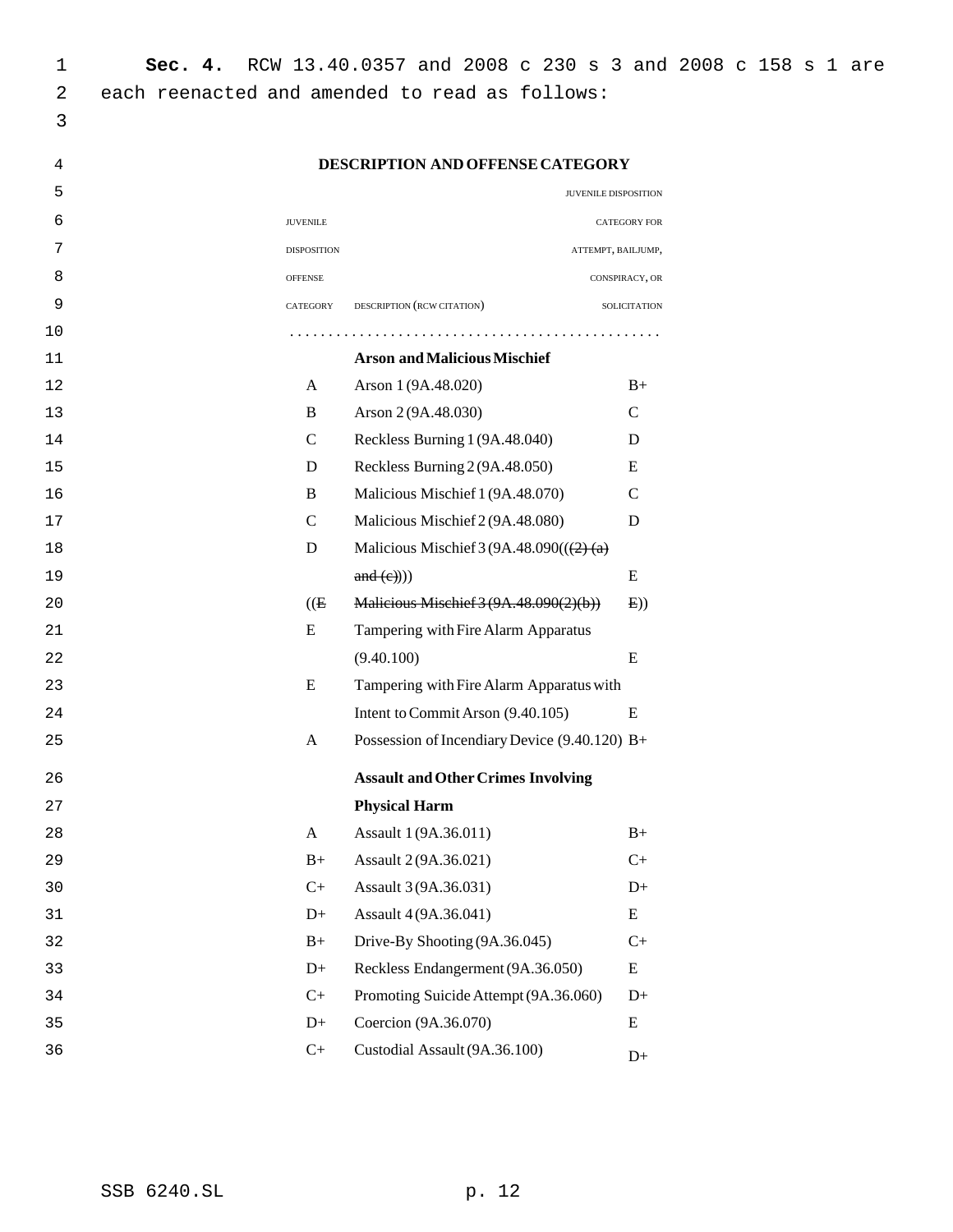| 1  |               | <b>Burglary and Trespass</b>                 |               |
|----|---------------|----------------------------------------------|---------------|
| 2  | $B+$          | Burglary 1 (9A.52.020)                       | $C+$          |
| 3  | B             | Residential Burglary (9A.52.025)             | $\mathsf{C}$  |
| 4  | B             | Burglary 2 (9A.52.030)                       | $\mathbf C$   |
| 5  | D             | Burglary Tools (Possession of) (9A.52.060) E |               |
| 6  | D             | Criminal Trespass 1 (9A.52.070)              | E             |
| 7  | E             | Criminal Trespass 2 (9A.52.080)              | E             |
| 8  | $\mathsf{C}$  | Mineral Trespass (78.44.330)                 | $\mathcal{C}$ |
| 9  | $\mathcal{C}$ | Vehicle Prowling 1 (9A.52.095)               | D             |
| 10 | D             | Vehicle Prowling 2 (9A.52.100)               | E             |
| 11 |               | <b>Drugs</b>                                 |               |
| 12 | E             | Possession/Consumption of Alcohol            |               |
| 13 |               | (66.44.270)                                  | E             |
| 14 | $\mathbf C$   | <b>Illegally Obtaining Legend Drug</b>       |               |
| 15 |               | (69.41.020)                                  | D             |
| 16 | $C+$          | Sale, Delivery, Possession of Legend Drug    |               |
| 17 |               | with Intent to Sell $(69.41.030(2)(a))$      | $D+$          |
| 18 | E             | Possession of Legend Drug                    |               |
| 19 |               | (69.41.030(2)(b))                            | E             |
| 20 | $B+$          | Violation of Uniform Controlled Substances   |               |
| 21 |               | Act - Narcotic, Methamphetamine, or          |               |
| 22 |               | Flunitrazepam Sale $(69.50.401(2)(a)$ or     |               |
| 23 |               | (b))                                         | $B+$          |
| 24 | $\mathsf{C}$  | Violation of Uniform Controlled Substances   |               |
| 25 |               | Act - Nonnarcotic Sale $(69.50.401(2)(c))$   | C             |
| 26 | ${\bf E}$     | Possession of Marihuana <40 grams            |               |
| 27 |               | (69.50.4014)                                 | E             |
| 28 | $\mathbf C$   | Fraudulently Obtaining Controlled            |               |
| 29 |               | Substance (69.50.403)                        | C             |
| 30 | $C_{+}$       | Sale of Controlled Substance for Profit      |               |
| 31 |               | (69.50.410)                                  | $C_{+}$       |
| 32 | E             | Unlawful Inhalation (9.47A.020)              | E             |
| 33 | B             | Violation of Uniform Controlled Substances   |               |
| 34 |               | Act - Narcotic, Methamphetamine, or          |               |
| 35 |               | Flunitrazepam Counterfeit Substances         |               |
| 36 |               | $(69.50.4011(2)$ (a) or (b))                 | B             |
|    |               |                                              |               |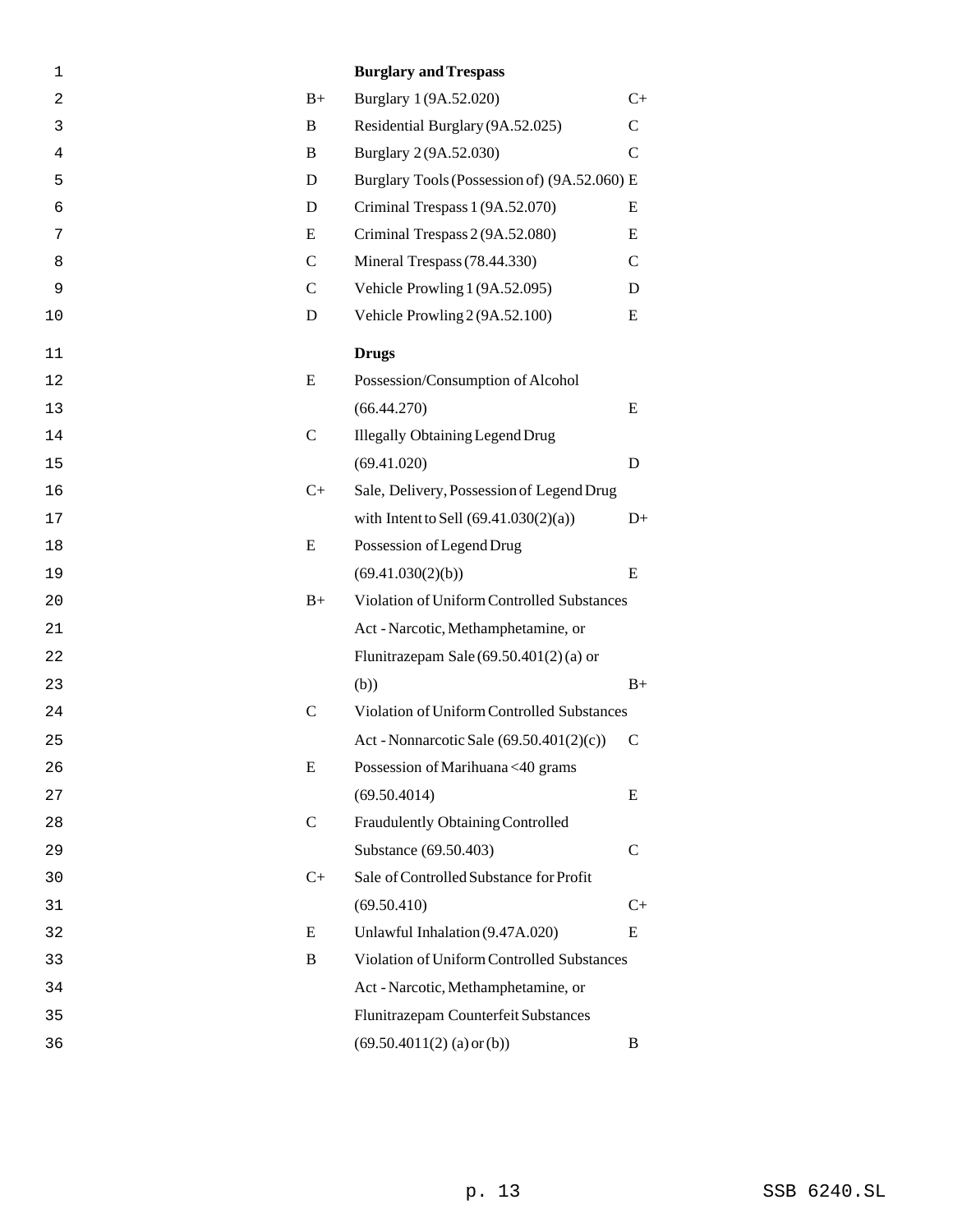| 1              | $\mathcal{C}$ | Violation of Uniform Controlled Substances |               |
|----------------|---------------|--------------------------------------------|---------------|
| $\overline{c}$ |               | Act - Nonnarcotic Counterfeit Substances   |               |
| 3              |               | (69.50.4011(2) (c), (d), or (e))           | $\mathcal{C}$ |
| 4              | $\mathbf C$   | Violation of Uniform Controlled Substances |               |
| 5              |               | Act - Possession of a Controlled Substance |               |
| 6              |               | (69.50.4013)                               | $\mathcal{C}$ |
| 7              | $\mathcal{C}$ | Violation of Uniform Controlled Substances |               |
| 8              |               | Act - Possession of a Controlled Substance |               |
| 9              |               | (69.50.4012)                               | $\mathsf{C}$  |
| 10             |               | <b>Firearms and Weapons</b>                |               |
| 11             | B             | Theft of Firearm (9A.56.300)               | $\mathcal{C}$ |
| 12             | B             | Possession of Stolen Firearm (9A.56.310)   | $\mathcal{C}$ |
| 13             | E             | Carrying Loaded Pistol Without Permit      |               |
| 14             |               | (9.41.050)                                 | E             |
| 15             | $\mathcal{C}$ | Possession of Firearms by Minor $(<18)$    |               |
| 16             |               | (9.41.040(2)(a)(iii))                      | $\mathcal{C}$ |
| 17             | $D+$          | Possession of Dangerous Weapon             |               |
| 18             |               | (9.41.250)                                 | E             |
| 19             | D             | Intimidating Another Person by use of      |               |
| 20             |               | Weapon (9.41.270)                          | E             |
| 21             |               | Homicide                                   |               |
| 22             | $A+$          | Murder 1 (9A.32.030)                       | A             |
| 23             | $A+$          | Murder 2 (9A.32.050)                       | $B+$          |
| 24             | $B+$          | Manslaughter 1 (9A.32.060)                 | $C+$          |
| 25             | $C+$          | Manslaughter 2 (9A.32.070)                 | $D+$          |
| 26             | $B+$          | Vehicular Homicide (46.61.520)             | $C_{+}$       |
| 27             |               | <b>Kidnapping</b>                          |               |
| 28             | A             | Kidnap 1 (9A.40.020)                       | $B+$          |
| 29             | $B+$          | Kidnap 2 (9A.40.030)                       | $C+$          |
| 30             | $C+$          | Unlawful Imprisonment (9A.40.040)          | $D+$          |
| 31             |               | <b>Obstructing Governmental Operation</b>  |               |
| 32             | D             | Obstructing a Law Enforcement Officer      |               |
| 33             |               | (9A.76.020)                                | Ε             |
| 34             | E             | Resisting Arrest (9A.76.040)               | E             |
| 35             | B             | Introducing Contraband 1 (9A.76.140)       | C             |
| 36             | $\mathbf C$   | Introducing Contraband 2 (9A.76.150)       | D             |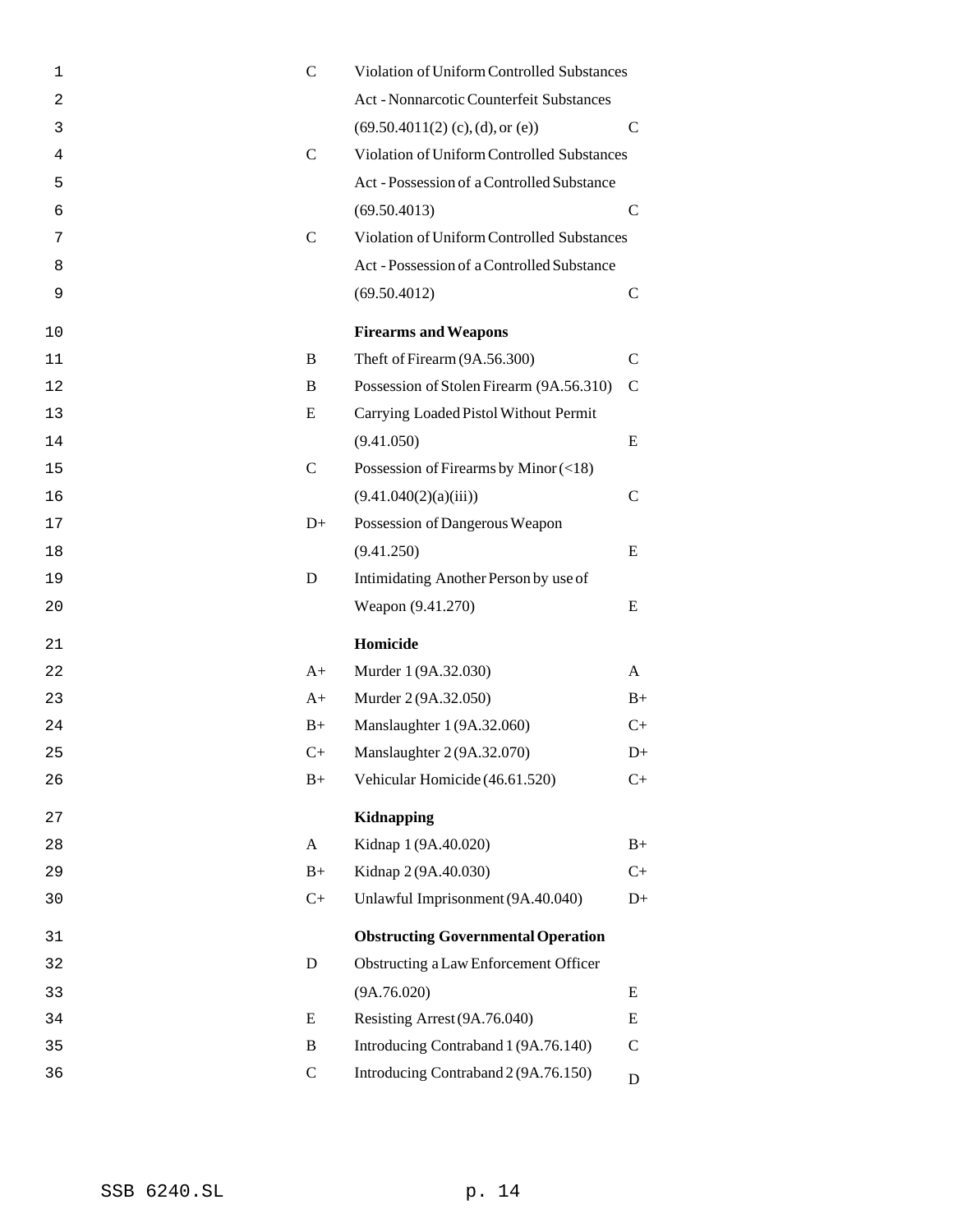| 1              | E            | Introducing Contraband 3 (9A.76.160)      | E             |
|----------------|--------------|-------------------------------------------|---------------|
| $\overline{c}$ | $B+$         | Intimidating a Public Servant (9A.76.180) | $C+$          |
| 3              | $B+$         | Intimidating a Witness (9A.72.110)        | $C_{+}$       |
| 4              |              | <b>Public Disturbance</b>                 |               |
| 5              | $C+$         | Riot with Weapon $(9A.84.010(2)(b))$      | $D+$          |
| 6              | $D+$         | Riot Without Weapon $(9A.84.010(2)(a))$   | Ε             |
| 7              | E            | Failure to Disperse (9A.84.020)           | E             |
| 8              | E            | Disorderly Conduct (9A.84.030)            | E             |
| 9              |              | <b>Sex Crimes</b>                         |               |
| 10             | A            | Rape 1 (9A.44.040)                        | $B+$          |
| 11             | $A-$         | Rape 2 (9A.44.050)                        | $B+$          |
| 12             | $C+$         | Rape 3 (9A.44.060)                        | $D+$          |
| 13             | $A-$         | Rape of a Child 1 (9A.44.073)             | $B+$          |
| 14             | $B+$         | Rape of a Child 2 (9A.44.076)             | $C_{+}$       |
| 15             | B            | Incest $1(9A.64.020(1))$                  | $\mathcal{C}$ |
| 16             | $\mathbf C$  | Incest $2(9A.64.020(2))$                  | D             |
| 17             | $D+$         | Indecent Exposure (Victim <14)            |               |
| 18             |              | (9A.88.010)                               | E             |
| 19             | E            | Indecent Exposure (Victim 14 or over)     |               |
| 20             |              | (9A.88.010)                               | E             |
| 21             | $B+$         | Promoting Prostitution 1 (9A.88.070)      | $C_{+}$       |
| 22             | $C+$         | Promoting Prostitution 2 (9A.88.080)      | $D+$          |
| 23             | E            | O & A (Prostitution) $(9A.88.030)$        | E             |
| 24             | $B+$         | Indecent Liberties (9A.44.100)            | $C_{+}$       |
| 25             | $A-$         | Child Molestation 1 (9A.44.083)           | $B+$          |
| 26             | B            | Child Molestation 2 (9A.44.086)           | $C_{+}$       |
| 27             | $\mathbf C$  | Failure to Register as a Sex Offender     |               |
| 28             |              | (((9A.44.130)) 9A.44.132)                 | D             |
| 29             |              | Theft, Robbery, Extortion, and Forgery    |               |
| 30             | B            | Theft 1 (9A.56.030)                       | $\mathsf{C}$  |
| 31             | $\mathbf C$  | Theft 2 (9A.56.040)                       | D             |
| 32             | D            | Theft 3 (9A.56.050)                       | E             |
| 33             | B            | Theft of Livestock 1 and 2 (9A.56.080 and |               |
| 34             |              | 9A.56.083)                                | C             |
| 35             | $\mathsf{C}$ | Forgery (9A.60.020)                       | D             |
| 36             | A            | Robbery 1 (9A.56.200)                     | $B+$          |
|                |              |                                           |               |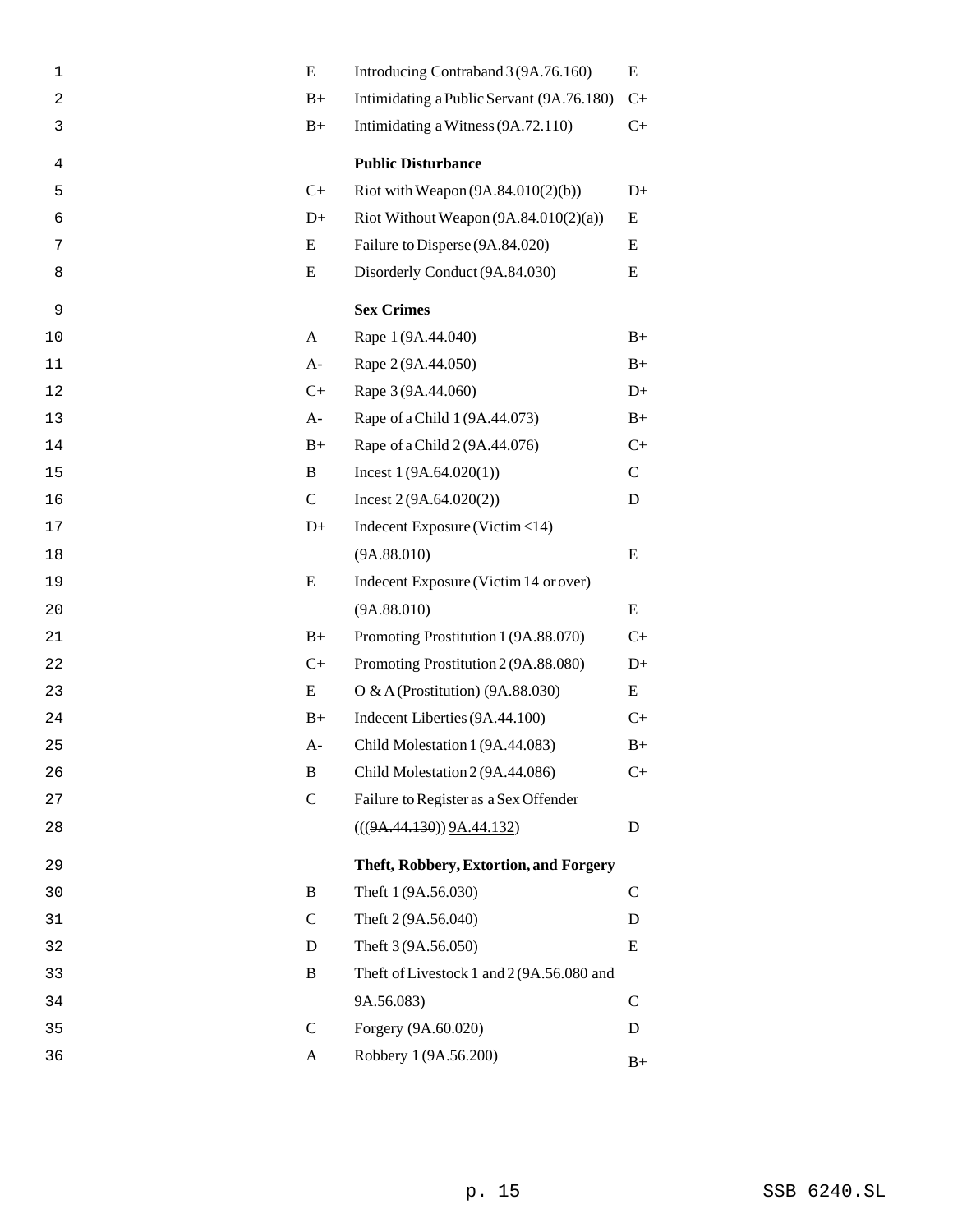| 1  | $B+$         | Robbery 2 (9A.56.210)                             | $C+$          |
|----|--------------|---------------------------------------------------|---------------|
| 2  | $B+$         | Extortion 1 (9A.56.120)                           | $C_{+}$       |
| 3  | $C+$         | Extortion 2 (9A.56.130)                           | $D+$          |
| 4  | $\mathbf C$  | Identity Theft 1 (9.35.020(2))                    | D             |
| 5  | D            | Identity Theft $2(9.35.020(3))$                   | E             |
| 6  | D            | <b>Improperly Obtaining Financial Information</b> |               |
| 7  |              | (9.35.010)                                        | E             |
| 8  | B            | Possession of a Stolen Vehicle (9A.56.068) C      |               |
| 9  | B            | Possession of Stolen Property 1                   |               |
| 10 |              | (9A.56.150)                                       | $\mathcal{C}$ |
| 11 | $\mathbf C$  | Possession of Stolen Property 2                   |               |
| 12 |              | (9A.56.160)                                       | D             |
| 13 | D            | Possession of Stolen Property 3                   |               |
| 14 |              | (9A.56.170)                                       | E             |
| 15 | B            | Taking Motor Vehicle Without Permission           |               |
| 16 |              | 1 (9A.56.070)                                     | C             |
| 17 | $\mathsf{C}$ | Taking Motor Vehicle Without Permission           |               |
| 18 |              | 2 (9A.56.075)                                     | D             |
| 19 | B            | Theft of a Motor Vehicle (9A.56.065)              | $\mathcal{C}$ |
| 20 |              | <b>Motor Vehicle Related Crimes</b>               |               |
| 21 | E            | Driving Without a License (46.20.005)             | E             |
| 22 | $B+$         | Hit and Run - Death $(46.52.020(4)(a))$           | $C+$          |
| 23 | $\mathbf C$  | Hit and Run - Injury (46.52.020(4)(b))            | D             |
| 24 | D            | Hit and Run-Attended (46.52.020(5))               | Ε             |
| 25 | E            | Hit and Run-Unattended (46.52.010)                | E             |
| 26 | $\mathbf C$  | Vehicular Assault (46.61.522)                     | D             |
| 27 | $\mathbf C$  | Attempting to Elude Pursuing Police               |               |
| 28 |              | Vehicle (46.61.024)                               | D             |
| 29 | E            | Reckless Driving (46.61.500)                      | E             |
| 30 | D            | Driving While Under the Influence                 |               |
| 31 |              | $(46.61.502$ and $46.61.504)$                     | E             |
| 32 | $B+$         | Felony Driving While Under the Influence          |               |
| 33 |              | (46.61.502(6))                                    | B             |
| 34 | $B+$         | Felony Physical Control of a Vehicle While        |               |
| 35 |              | Under the Influence $(46.61.504(6))$              | B             |
| 36 |              | Other                                             |               |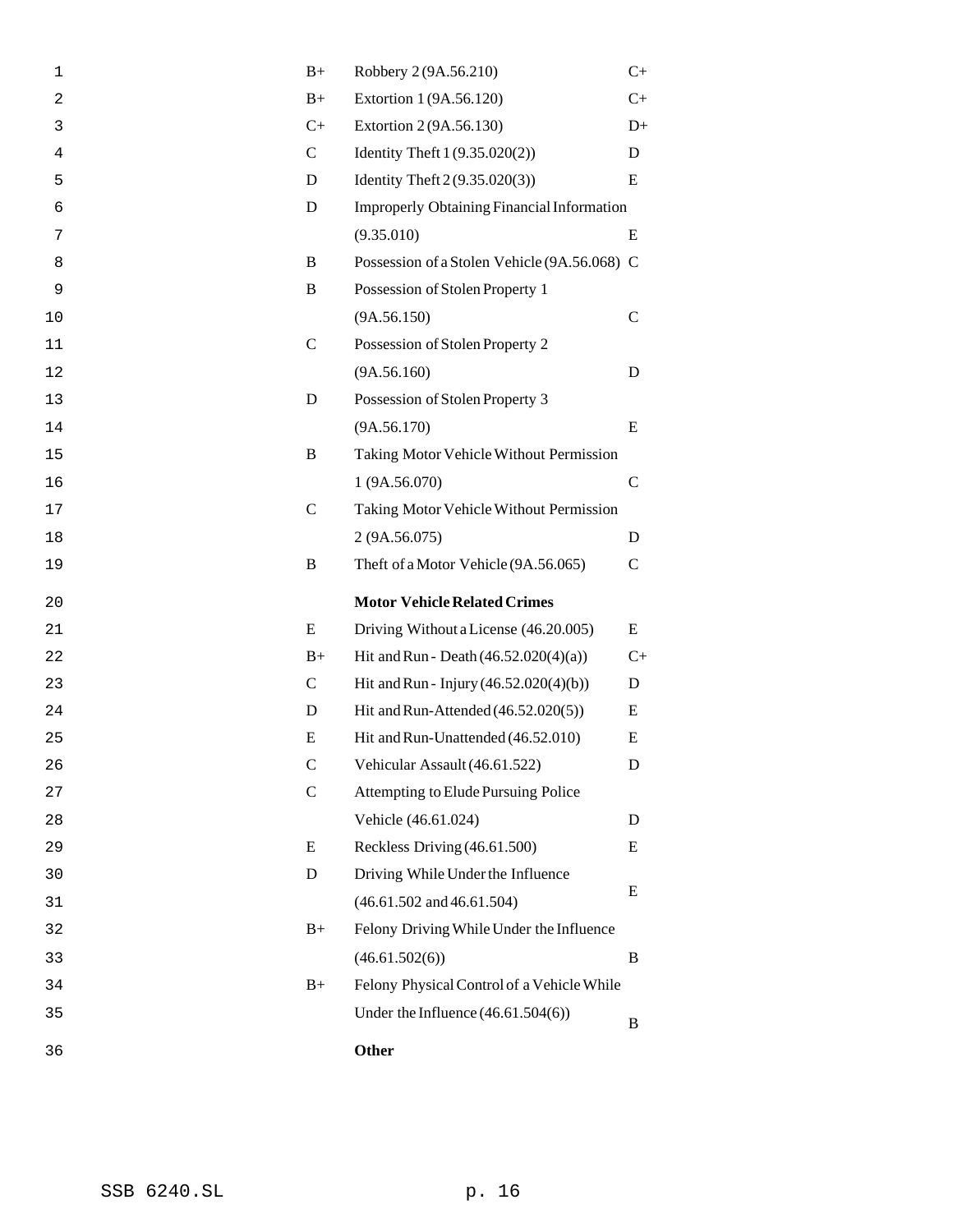| 1  | $\, {\bf B}$                  | Animal Cruelty 1 (16.52.205)                                                       | $\mathsf{C}$                                                                      |
|----|-------------------------------|------------------------------------------------------------------------------------|-----------------------------------------------------------------------------------|
| 2  | $\, {\bf B}$                  | Bomb Threat (9.61.160)                                                             | $\mathcal{C}$                                                                     |
| 3  | $\mathbf C$                   | Escape $1^1$ (9A.76.110)                                                           | $\mathsf{C}$                                                                      |
| 4  | $\mathbf C$                   | Escape $2^1$ (9A.76.120)                                                           | $\mathsf{C}$                                                                      |
| 5  | D                             | Escape 3 (9A.76.130)                                                               | E                                                                                 |
| 6  | E                             | Obscene, Harassing, Etc., Phone Calls                                              |                                                                                   |
| 7  |                               | (9.61.230)                                                                         | ${\bf E}$                                                                         |
| 8  | A                             | Other Offense Equivalent to an Adult Class                                         |                                                                                   |
| 9  |                               | A Felony                                                                           | $B+$                                                                              |
| 10 | $\, {\bf B}$                  | Other Offense Equivalent to an Adult Class                                         |                                                                                   |
| 11 |                               | <b>B</b> Felony                                                                    | $\mathsf{C}$                                                                      |
| 12 | $\mathcal{C}$                 | Other Offense Equivalent to an Adult Class                                         |                                                                                   |
| 13 |                               | C Felony                                                                           | D                                                                                 |
| 14 | D                             | Other Offense Equivalent to an Adult Gross                                         |                                                                                   |
| 15 |                               | Misdemeanor                                                                        | E                                                                                 |
| 16 | E                             | Other Offense Equivalent to an Adult                                               |                                                                                   |
| 17 |                               | Misdemeanor                                                                        | E                                                                                 |
| 18 | V                             | Violation of Order of Restitution,                                                 |                                                                                   |
| 19 |                               | Community Supervision, or Confinement                                              |                                                                                   |
| 20 |                               | $(13.40.200)^2$                                                                    | V                                                                                 |
| 21 |                               | <sup>1</sup> Escape 1 and 2 and Attempted Escape 1 and 2 are classed as C offenses |                                                                                   |
| 22 |                               | and the standard range is established as follows:                                  |                                                                                   |
| 23 |                               | 1st escape or attempted escape during 12-month period - 4 weeks                    |                                                                                   |
| 24 | confinement                   |                                                                                    |                                                                                   |
| 25 |                               | 2nd escape or attempted escape during 12-month period - 8 weeks                    |                                                                                   |
| 26 | confinement                   |                                                                                    |                                                                                   |
| 27 |                               |                                                                                    | 3rd and subsequent escape or attempted escape during 12-month                     |
| 28 | period - 12 weeks confinement |                                                                                    |                                                                                   |
|    |                               |                                                                                    |                                                                                   |
| 29 |                               |                                                                                    | <sup>2</sup> If the court finds that a respondent has violated terms of an order, |
| 30 |                               | it may impose a penalty of up to 30 days of confinement.                           |                                                                                   |
| 31 |                               | JUVENILE SENTENCING STANDARDS                                                      |                                                                                   |
| 32 |                               |                                                                                    | This schedule must be used for juvenile offenders. The court may                  |
| 33 |                               | select sentencing option A, B, C, D, or RCW 13.40.167.                             |                                                                                   |
|    |                               |                                                                                    |                                                                                   |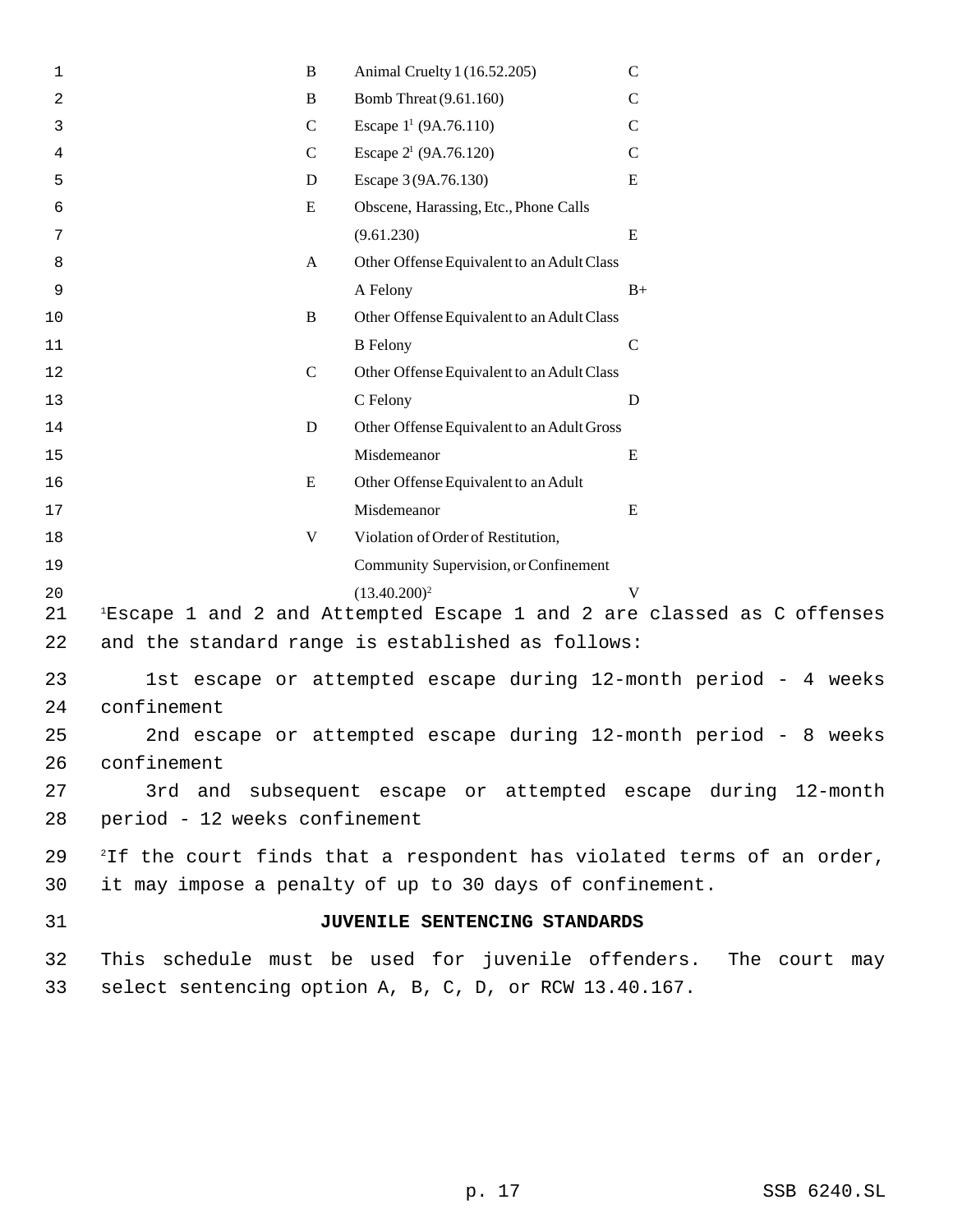| $\mathbf 1$<br>2 | $((\theta$ PTIONA<br><b>JUVENILE OFFENDER SENTENCING GRID</b> |              |                                  |                                      |                    |                         |                                          |  |
|------------------|---------------------------------------------------------------|--------------|----------------------------------|--------------------------------------|--------------------|-------------------------|------------------------------------------|--|
| 3                | <b>STANDARD RANGE</b>                                         |              |                                  |                                      |                    |                         |                                          |  |
| 4                |                                                               | $A+$         | <b>180 WEEKS TO AGE 21 YEARS</b> |                                      |                    |                         |                                          |  |
| 5                |                                                               |              |                                  |                                      |                    |                         |                                          |  |
| 6                |                                                               | A            | 103 WEEKS TO 129 WEEKS           |                                      |                    |                         |                                          |  |
| 7                |                                                               |              |                                  |                                      |                    |                         |                                          |  |
| 8                |                                                               | $\mathbf{A}$ | 15-36                            | $52 - 65$                            | 80-100             | 103-129                 |                                          |  |
| 9                |                                                               |              | <b>WEEKS</b>                     | <b>WEEKS</b>                         | <b>WEEKS</b>       | <b>WEEKS</b>            |                                          |  |
| 10               |                                                               |              | <b>EXCEPT</b>                    |                                      |                    |                         |                                          |  |
| 11               |                                                               |              | $30 - 40$                        |                                      |                    |                         |                                          |  |
| 12               |                                                               |              | <b>WEEKS FOR</b>                 |                                      |                    |                         |                                          |  |
| 13               |                                                               |              | $15 - 17$                        |                                      |                    |                         |                                          |  |
| 14               |                                                               |              | <b>YEAR OLDS</b>                 |                                      |                    |                         |                                          |  |
| 15               |                                                               |              |                                  |                                      |                    |                         |                                          |  |
| 16               | Current                                                       | $B+$         | $15 - 36$                        |                                      | $-52-65$           | 80-100                  | 103-129                                  |  |
| 17               | Offense                                                       |              | <b>WEEKS</b>                     |                                      | <b>WEEKS</b>       | <b>WEEKS</b>            | <b>WEEKS</b>                             |  |
| 18               | Category                                                      |              |                                  |                                      |                    |                         |                                          |  |
| 19               |                                                               | в            | <b>LOCAL</b>                     |                                      |                    |                         | $-52-65$                                 |  |
| 20               |                                                               |              | <b>SANCTIONS (LS)</b>            |                                      | <b>15-36 WEEKS</b> |                         | <b>WEEKS</b>                             |  |
| 21               |                                                               |              |                                  |                                      |                    |                         |                                          |  |
| 22               |                                                               | $\epsilon$   | <b>LS</b>                        |                                      |                    |                         |                                          |  |
| 23               |                                                               |              |                                  |                                      |                    | <b>15-36 WEEKS</b>      |                                          |  |
| 24               |                                                               |              |                                  |                                      |                    |                         |                                          |  |
| 25               |                                                               | $\in$        | <b>LS</b>                        |                                      |                    |                         | <b>15-36 WEEKS</b>                       |  |
| 26               |                                                               |              |                                  | <b>Local Sanctions:</b>              |                    |                         |                                          |  |
| 27               |                                                               |              |                                  | $0$ to 30 Days                       |                    |                         |                                          |  |
| 28               |                                                               | $_{\rm H}$   | £S                               | 0 to 12 Months Community Supervision |                    |                         |                                          |  |
| 29               |                                                               |              |                                  | 0 to 150 Hours Community Restitution |                    |                         |                                          |  |
| 30               |                                                               | Ð            | E <sub>S</sub>                   | \$0 to \$500 Fine                    |                    |                         |                                          |  |
| 31               |                                                               |              |                                  |                                      |                    |                         |                                          |  |
| 32               |                                                               | E            | <b>LS</b>                        |                                      |                    |                         |                                          |  |
| 33               |                                                               |              |                                  |                                      |                    |                         |                                          |  |
| 34               |                                                               |              | $\boldsymbol{\theta}$            | $\ddagger$                           | $\overline{2}$     | $\overline{\mathbf{3}}$ | $\overline{4}$                           |  |
| 35               |                                                               |              |                                  |                                      |                    |                         | or more                                  |  |
| 36               |                                                               |              |                                  | PRIOR ADJUDICATIONS))                |                    |                         |                                          |  |
| 37               |                                                               |              |                                  |                                      |                    |                         | <b>OPTION A</b>                          |  |
| 38               |                                                               |              |                                  |                                      |                    |                         | <b>JUVENILE OFFENDER SENTENCING GRID</b> |  |
| 39               |                                                               |              |                                  |                                      |                    |                         | <b>STANDARD RANGE</b>                    |  |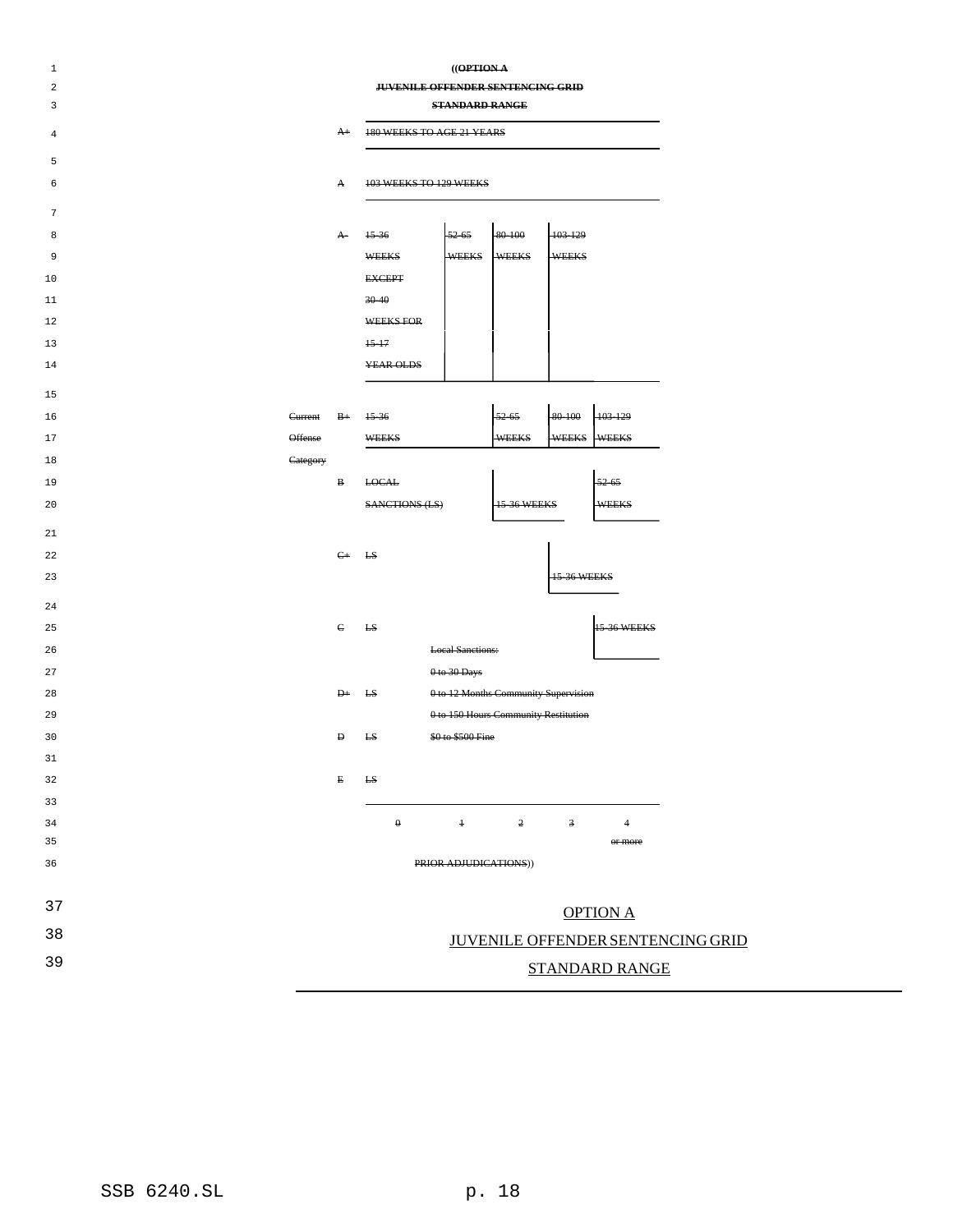| 1  |                      | $\underline{A+}$         | 180 weeks to age 21 for all category A+ offenses |                                                               |                  |                  |                  |  |  |  |
|----|----------------------|--------------------------|--------------------------------------------------|---------------------------------------------------------------|------------------|------------------|------------------|--|--|--|
| 2  |                      | $\underline{\mathbf{A}}$ | 103-129 weeks for all category A offenses        |                                                               |                  |                  |                  |  |  |  |
| 3  |                      | $\underline{A}$ -        | 15-36 weeks                                      | 80-100 weeks<br>103-129 weeks<br>103-129 weeks<br>52-65 weeks |                  |                  |                  |  |  |  |
| 4  |                      |                          | Except 30-40 weeks                               |                                                               |                  |                  |                  |  |  |  |
| 5  |                      |                          | for 15 to 17 year olds                           |                                                               |                  |                  |                  |  |  |  |
| 6  | <b>CURRENT</b>       | $\underline{B+}$         | 15-36 weeks                                      | 15-36 weeks                                                   | 52-65 weeks      | 80-100 weeks     | 103-129 weeks    |  |  |  |
| 7  | <b>OFFENSE</b>       | $\underline{\mathbf{B}}$ | $\underline{LS}$                                 | $\underline{LS}$                                              | 15-36 weeks      | 15-36 weeks      | 52-65 weeks      |  |  |  |
| 8  | <b>CATEGORY</b>      | $C+$                     | $\underline{LS}$                                 | $\underline{LS}$                                              | $\underline{LS}$ | 15-36 weeks      | 15-36 weeks      |  |  |  |
| 9  |                      | $\underline{\mathsf{C}}$ | $\underline{LS}$                                 | $\underline{LS}$                                              | LS               | LS               | 15-36 weeks      |  |  |  |
| 10 |                      | $D+$                     | LS                                               | $\underline{LS}$                                              | $\underline{LS}$ | $\underline{LS}$ | $\underline{LS}$ |  |  |  |
| 11 |                      | $\overline{D}$           | LS                                               | LS                                                            | LS               | LS               | $\underline{LS}$ |  |  |  |
| 12 |                      | $\underline{\mathbf{E}}$ | $\underline{LS}$                                 | $\underline{LS}$                                              | $\underline{LS}$ | $\underline{LS}$ | $\underline{LS}$ |  |  |  |
| 13 |                      |                          |                                                  |                                                               |                  |                  |                  |  |  |  |
| 14 | <b>PRIOR</b>         |                          | $\underline{0}$                                  | $\overline{1}$                                                | $\overline{2}$   | $\overline{3}$   | 4 or more        |  |  |  |
| 15 | <b>ADJUDICATIONS</b> |                          |                                                  |                                                               |                  |                  |                  |  |  |  |

 NOTE: References in the grid to days or weeks mean periods of confinement. "LS" means "local sanctions" as defined in RCW 13.40.020. (1) The vertical axis of the grid is the current offense category. The current offense category is determined by the offense of

 (2) The horizontal axis of the grid is the number of prior adjudications included in the juvenile's criminal history. Each prior felony adjudication shall count as one point. Each prior violation, misdemeanor, and gross misdemeanor adjudication shall count as 1/4 point. Fractional points shall be rounded down.

 (3) The standard range disposition for each offense is determined by the intersection of the column defined by the prior adjudications and the row defined by the current offense category.

 (4) RCW 13.40.180 applies if the offender is being sentenced for more than one offense.

 (5) A current offense that is a violation is equivalent to an offense category of E. However, a disposition for a violation shall not include confinement.

**OR**

adjudication.

# **OPTION B SUSPENDED DISPOSITION ALTERNATIVE**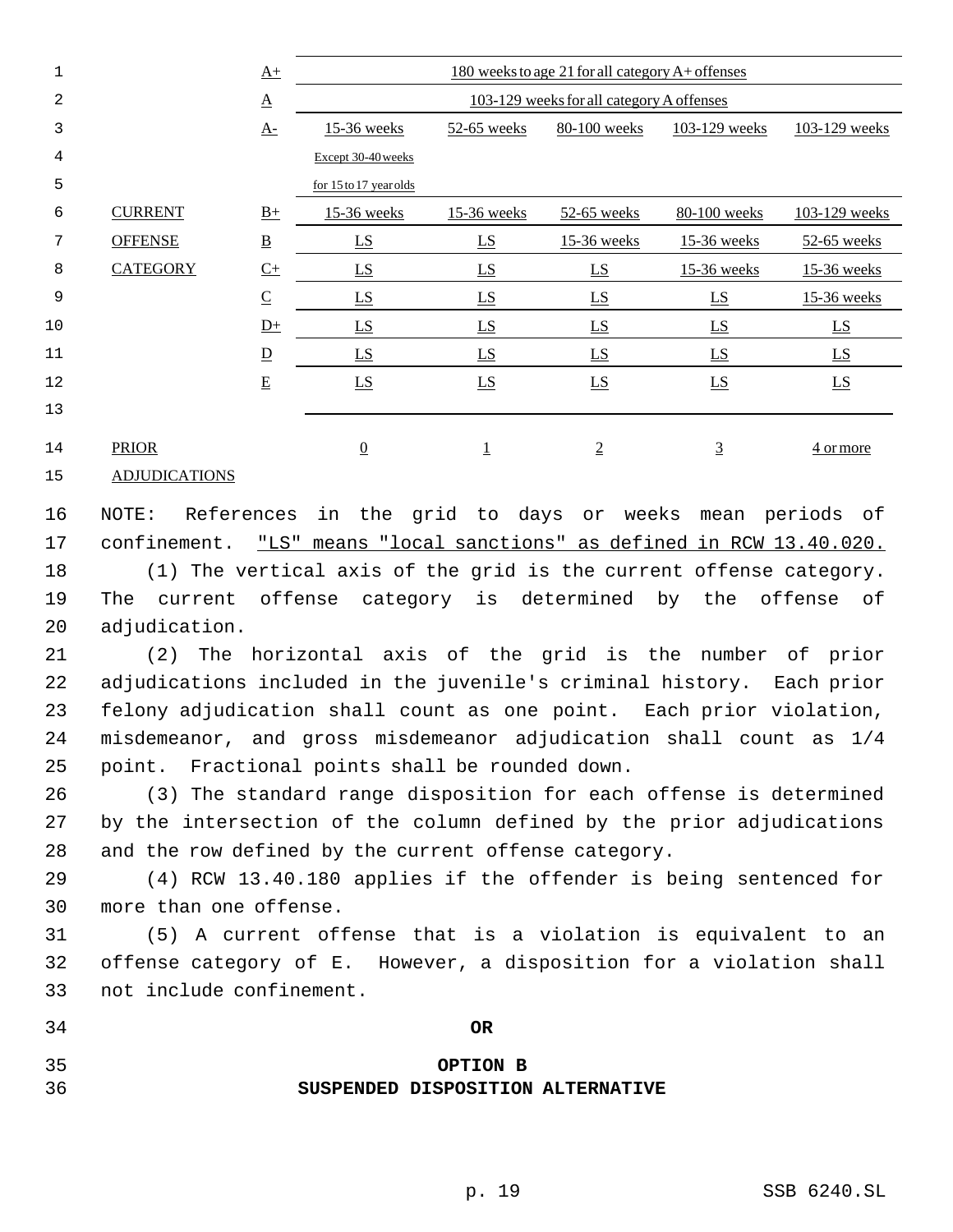(1) If the offender is subject to a standard range disposition involving confinement by the department, the court may impose the standard range and suspend the disposition on condition that the offender comply with one or more local sanctions and any educational or treatment requirement. The treatment programs provided to the offender must be either research-based best practice programs as identified by the Washington state institute for public policy or the joint legislative audit and review committee, or for chemical dependency treatment programs or services, they must be evidence-based or research-based best practice programs. For the purposes of this subsection:

 (a) "Evidence-based" means a program or practice that has had multiple site random controlled trials across heterogeneous populations demonstrating that the program or practice is effective for the population; and

 (b) "Research-based" means a program or practice that has some research demonstrating effectiveness, but that does not yet meet the standard of evidence-based practices.

 (2) If the offender fails to comply with the suspended disposition, the court may impose sanctions pursuant to RCW 13.40.200 or may revoke the suspended disposition and order the disposition's execution.

 (3) An offender is ineligible for the suspended disposition option under this section if the offender is:

(a) Adjudicated of an A+ offense;

 (b) Fourteen years of age or older and is adjudicated of one or more of the following offenses:

 (i) A class A offense, or an attempt, conspiracy, or solicitation to commit a class A offense;

(ii) Manslaughter in the first degree (RCW 9A.32.060); or

 (iii) Assault in the second degree (RCW 9A.36.021), extortion in the first degree (RCW 9A.56.120), kidnapping in the second degree (RCW 9A.40.030), robbery in the second degree (RCW 9A.56.210), residential burglary (RCW 9A.52.025), burglary in the second degree (RCW 9A.52.030), drive-by shooting (RCW 9A.36.045), vehicular homicide (RCW 46.61.520), hit and run death (RCW 46.52.020(4)(a)), intimidating a witness (RCW 9A.72.110), violation of the uniform controlled substances act (RCW 69.50.401 (2)(a) and (b)), or manslaughter 2 (RCW 9A.32.070),